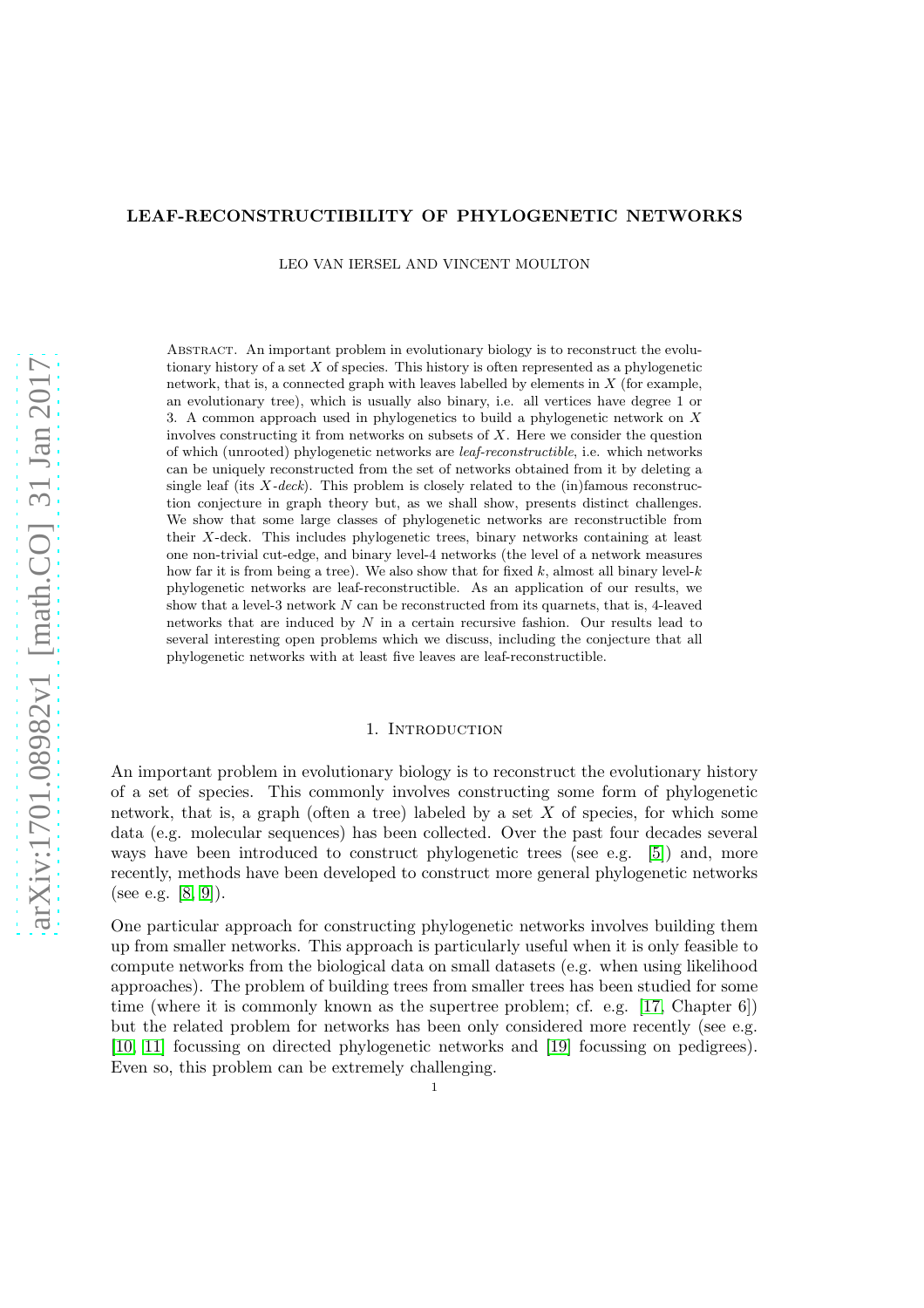In this paper, we shall present a unified approach to constructing phylogenetic networks from smaller networks. We shall consider unrooted phylogenetic networks (cf. [\[7\]](#page-22-7)). Essentially, these are connected graphs with leaf-set labelled by a set  $X$ ; they are called binary if the degree of every vertex is 1 or 3. For such networks, we focus on the problem of reconstructing a phylogenetic network from its  $X$ -deck, roughly speaking, this is the collection of networks that is obtained by deleting one leaf and supressing the resulting degree-2 vertex. We call a network that can be reconstructed from its X-deck leaf-reconstructible. See Sections [2](#page-2-0) and [3](#page-3-0) for formal definitions.

Intriguingly, the problem of reconstructing a graph from its vertex deleted subgraphs has been studied for over 75 years (it was introduced in 1941 by Kelly and Ulam [\[4\]](#page-22-8)), where it is known as the *reconstruction conjecture*. In particular, this conjecture states that every finite simple undirected graph on three of more vertices can be constructed from its collection of vertex deleted subgraphs. This conjecture remains open, but has been shown to hold for several large and important classes of graphs [\[4\]](#page-22-8). Even so, as we shall see, although determining leaf-reconstructibilty of a phylogenetic network is closely related to the reconstruction conjecture, there are several key differences which mean that they need to be treated as quite distinct problems.

We now summarize the contents of the rest of the paper. In the next section, we present some preliminaries concerning phylogenetic networks. In Section [3,](#page-3-0) we then formally define leaf-reconstructibility and explain why this concept is distinct from the notion of endvertex reconstructibilty a well-studied concept in graph reconstruction theory (see [\[4,](#page-22-8) p.237]). In addition, we show that certain key features of a binary phylogenetic network (such as its level and reticulation number) can be reconstructed from its X-deck.

In Section [4,](#page-6-0) we then show that a large class of phylogenetic networks, which we call decomposable networks are leaf-reconstructible. These are networks containing at least one cut-edge not incident to a leaf. To show this we first show that any phylogenetic tree with at least 5 leaves is leaf-reconstructible. We also note that phylogenetic trees with 4 leaves are not leaf-reconstructible. Our result concerning decomposable networks is analogous to a result by Yongzhi [\[22\]](#page-23-0) who showed that the graph reconstruction conjecture can be restricted to considering 2-connected graphs.

The fact that decomposable networks are reconstructible implies that we can restrict our attention to leaf-reconstructibility of simple networks, that is, non-decomposable networks. An important feature of a phylogenetic network  $N$  is its *level*, which measures how far away the network is from being a phylogenetic tree (in particular, trees are level-0 networks). By considering certain subconfigurations in simple networks, in Section [5,](#page-7-0) we prove that, for fixed k, almost all level-k networks are leaf-reconstructible.

In Section [6,](#page-8-0) we then turn to the problem of computing the smallest number of elements in the  $X$ -deck of a leaf-reconstructible network that are required to reconstruct it, which we call its leaf-reconstruction number. This is analogous to the so-called reconstruction number of a graph (cf. [\[1\]](#page-22-9) for a survey on these numbers). In particular, we show that the leaf-reconstruction number of any phylogenetic tree on 5 or more leaves is 2, unless it is a star-tree in which case this number is 3. We also show that this implies that the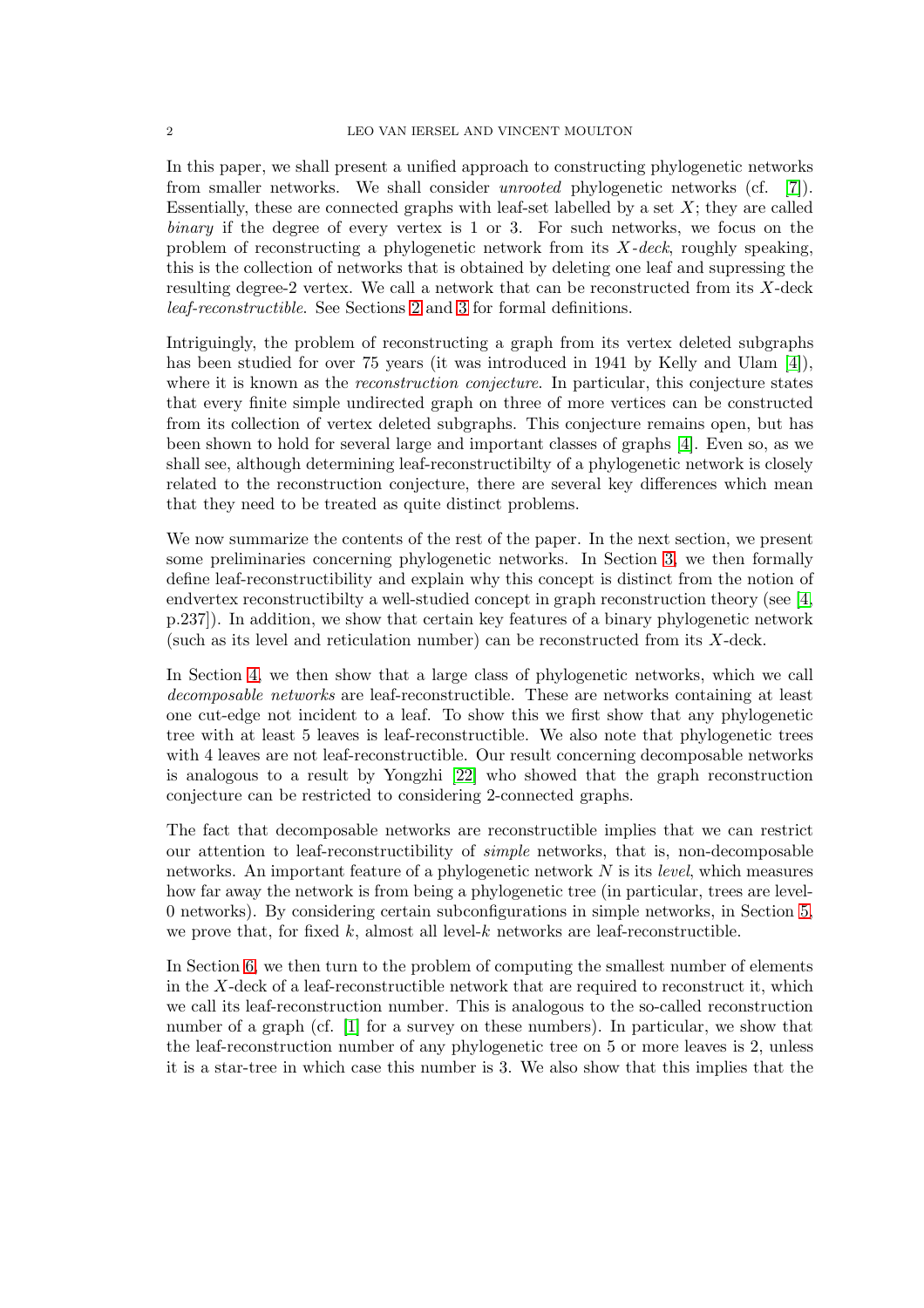leaf-reconstruction number of any decomposable phylogenetic network with at least 5 leaves is 2.

In Section [7,](#page-10-0) we turn our attention to low-level networks, showing that all binary level-4 networks with at least five leaves have leaf-reconstruction number at most 2. The proof uses several lemmas that could be useful in studying the leaf-reconstructibility of higher-level networks.

In practice, most methods for constructing phylogenetic networks from smaller networks to date have focussed on using networks with small numbers of leaves (in the rooted case, often 3-leaved networks). In Section [8,](#page-14-0) by using a recursive argument and our previous results, we show that any level-3 network can be reconstructed from its set of *quarnets*. Essentially, these are 4-leaved networks which are obtained from  $N$  by selecting 4 leaves in the network, removing all other leaves and suppressing degree-2 vertices, multi-edges and biconnected components with two incident cut-edges. Our result on quartnets is analogous to results presented in [\[13\]](#page-22-10) for level-2 rooted phylogenetic networks.

Several variants of the reconstruction conjecture have been considered in the literature (see [\[4\]](#page-22-8)). We can also consider variants for phylogenetic networks. In Section [9,](#page-19-0) we consider the problem of reconstructing a phylogenetic network from its collection of edgedeleted subgraphs, showing that in this setting we can sharpen the leaf-reconstructibility bounds that we previously obtained. We then conclude in the last section by discussing the problem of reconstructing directed phylogenetic networks, as well as various open problems.

#### 2. Preliminaries

<span id="page-2-0"></span>In this section, we present some preliminaries concerning phylogenetic networks (cf. [\[7\]](#page-22-7))

Let X be a finite set with  $|X| \geq 2$ .

**Definition 1.** A phylogenetic tree on X is a tree with no degree-2 vertices in which the leaves (degree-1 vertices) are bijectively labelled by the elements of X.

A biconnected component of a graph is a maximal 2-connected subgraph and it is called a blob if it contains at least two edges.

**Definition 2.** A phylogenetic network on X is a connected graph  $N$  such that contracting each blob (one by one) into a single vertex gives a phylogenetic tree on X.

A bipartition A|B of X, with  $A, B \neq \emptyset$  is a *split* of a phylogenetic network N if N contains a cut-edge  $e$  such that the elements of  $A$  and  $B$  are the leaf-labels of the two connected components of  $N - e$ . If this is the case, we also say that the split A|B is induced by e. From the definition of a phylogenetic network it follows that each of its cut-edges induces a split and no two cut-edges induce the same split. Moreover, the phylogenetic tree obtained by contracting each blob of  $N$  into a single vertex is the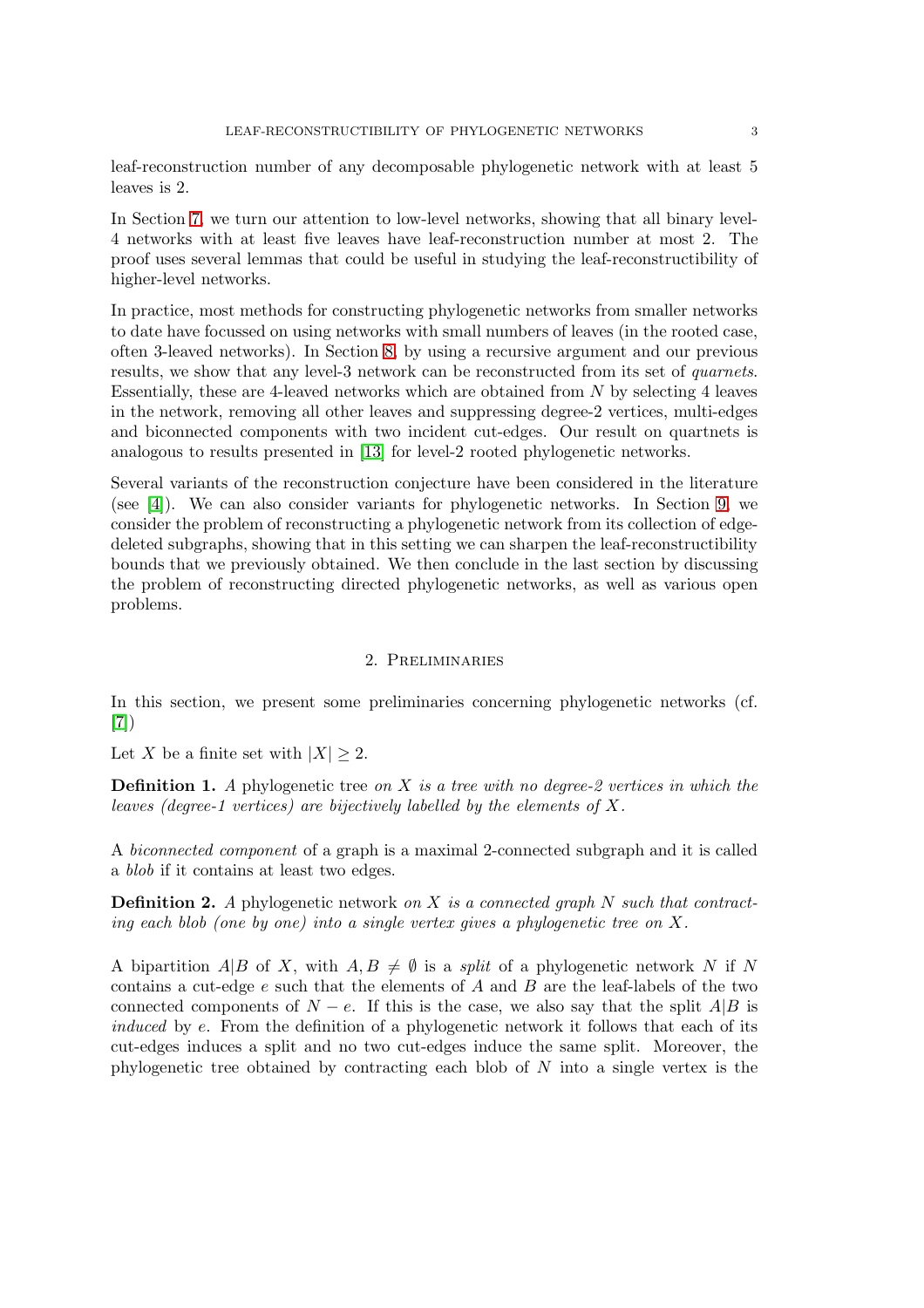unique phylogenetic tree that has precisely the same splits as  $N$ . This phylogenetic tree is denoted  $T(N)$ , see Figure [1](#page-4-0) for an example.

A cut-edge is called trivial if at least one of its endpoints is a leaf. A phylogenetic network with at least one nontrivial cut-edge is called *decomposable*. We call a phylogenetic network simple if it has precisely one blob.

**Definition 3.** A pseudo-network on X is a multigraph with no degree-2 vertices in which the leaves (degree-1 vertices) are bijectively labelled by the elements of  $X$ .

Hence, each phylogenetic tree is a phylogenetic network and each phylogenetic network is a pseudo-network. We let  $L(N)$ ,  $V(N)$ ,  $E(N)$  denote, respectively, the set of leaves, vertices and edges of a pseudo-network N. In addition, the phylogenetic tree  $T(N)$  is defined as the phylogenetic tree obtained by contracting each blob of  $N$  into a single vertex and suppressing any resulting degree-2 vertices. Two pseudo-networks  $N, N'$  are equivalent, denoted  $N \sim N'$  if there exists a graph isomorphism between N and N' that is the identity on X.

A pseudo-network is called binary if every non-leaf vertex has degree 3. Note that our definition of a binary phylogenetic network is slightly different from the one presented in  $[7]$ , and has the advantage that for fixed X, there are only finitely many phylogenetic networks with fixed level and leaf-set  $X$  (essentially because the number of phylogenetic trees with leaf set  $X$  is finite cf. [\[17\]](#page-22-3)). Note also that a binary phylogenetic network is simple precisely when it is not decomposable and not a star tree. However, this is not the case for nonbinary networks.

#### 3. X-decks and leaf-reconstructibility

<span id="page-3-0"></span>In this section we introduce the concept of leaf-reconstructibility. We begin by defining the  $X$ -deck for a phylogenetic network on  $X$ .

Given a phylogenetic network N and a vertex  $v \in V(N)$ , the pseudo-network  $N_v$  is the result of deleting vertex  $v$  from  $N$ , together with its incident edges, and suppressing resulting degree-2 vertices. See Figure [1](#page-4-0) for an example. Given a phylogenetic network N on X and  $U \subseteq V(N)$ , the U-deck of N is the multiset  $\{N_u \mid u \in U\}$ .

A U-reconstruction of a network N on X is a network N' on X with  $V(N') = V(N)$ and  $N'_u \sim N_u$  for all  $u \in U$ . We call a phylogenetic network N U-reconstructible if every U-reconstruction of N is equivalent to N. The U-reconstruction number of a network  $N$ on X is the smallest k for which there is a subset  $U' \subseteq U$  with  $|U'| = k$  such that N is  $U'$ -reconstructible.

We are usually interested in the case that  $U \subseteq X$ . For the case that  $U = X$ , we will also refer to X-reconstruction, X-reconstructible and X-reconstruction number as leafreconstruction, leaf-reconstructible and leaf-reconstruction number, respectively. It could also be interesting to take  $U = V(N)$ , but we shall not consider this possibility in this paper.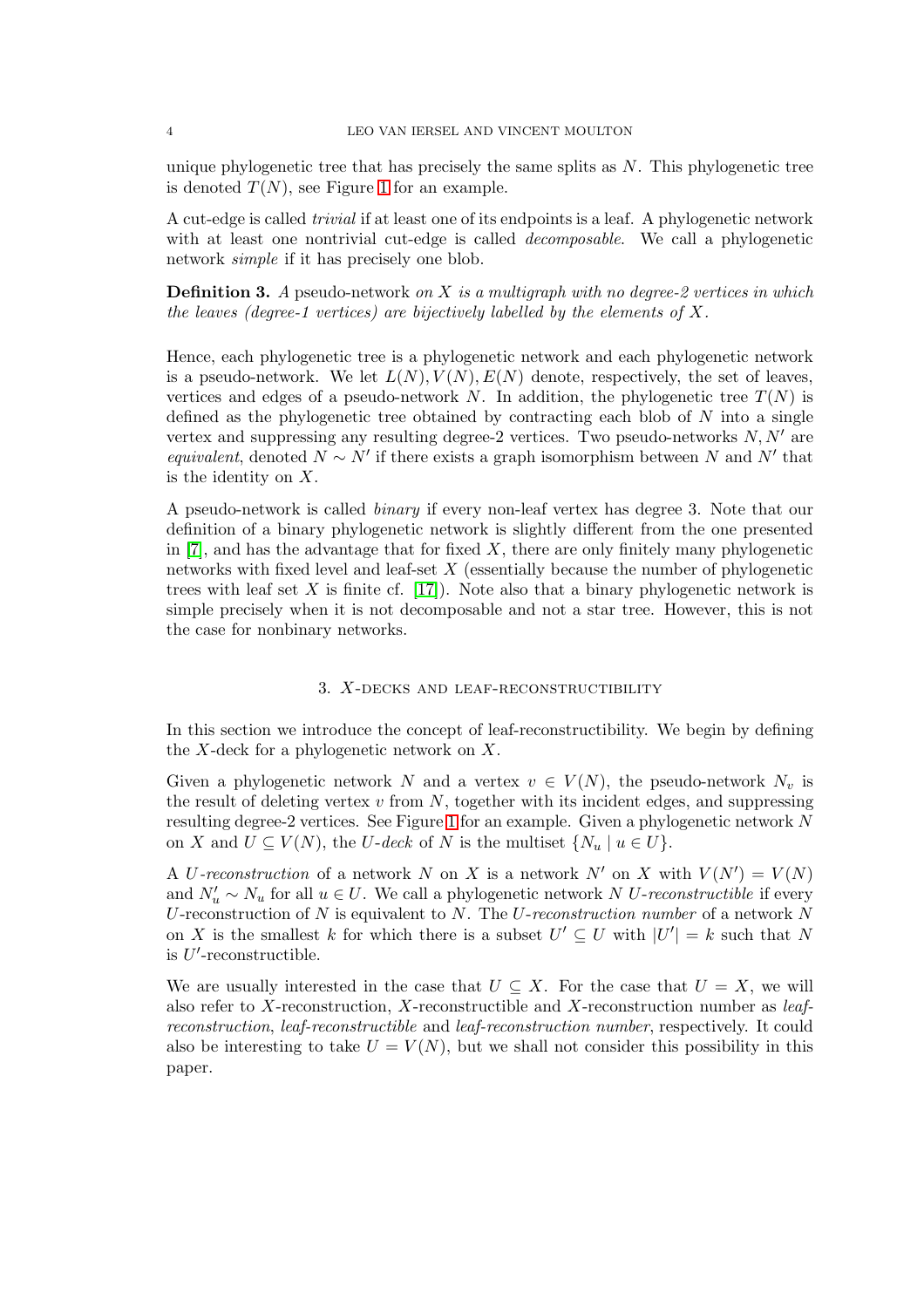

<span id="page-4-0"></span>FIGURE 1. A binary phylogenetic network  $N$ , the phylogenetic tree  $T(N)$ , and two elements of the X-deck of N: the phylogenetic network  $N_a$  and the pseudo-network  $N_e$ .



<span id="page-4-1"></span>FIGURE 2. A pair of phylogenetic networks that are not leafreconstructible (and not even  $V(N)$ -reconstructible) but that are endvertex reconstructible.

If N is a binary network on X and  $x \in X$  then N can be obtained from  $N_x$  by attaching x to some edge  $e$ , i.e., to subdivide  $e$  by a new vertex  $v$  and adding a vertex labelled  $x$  and an edge between v and x. For example, the network N in Figure [1](#page-4-0) is  ${e}$ -reconstructible since it can be uniquely reconstructed from  $N_e$  by attaching leaf e to one of the multiedges. Hence, this network has leaf-reconstruction number 1. The networks in Figure [2](#page-4-1) are not leaf-reconstructible since both networks have the same X-deck.

Remark 1. At first sight it might appear that leaf-reconstructibility of a phylogenetic network could be equivalent to endvertex-reconstructibility (where one tries to reconstruct a graph from the deck obtained by deleting only its endvertices, i.e. leaves, cf. [\[4,](#page-22-8) p.237]). However, these are distinct concepts. For example, the phylogenetic networks in Figure [3](#page-5-0) are leaf-reconstructible. However, considered as graphs (with no labels), they are not endvertex-reconstructible, as they both have the same endvertex deck [\[16,](#page-22-11)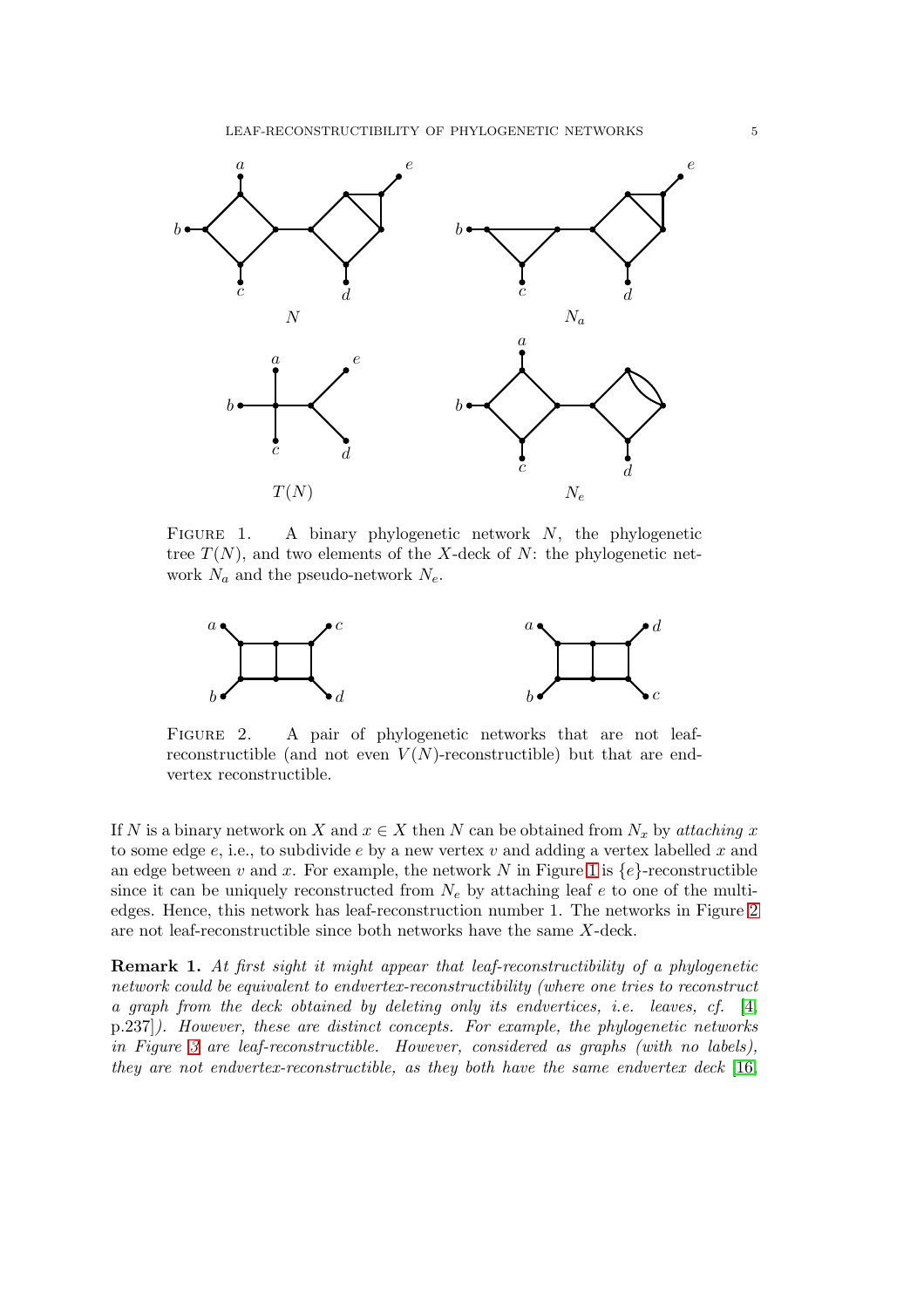

<span id="page-5-0"></span>FIGURE 3. A pair of phylogenetic networks that are not end-vertex reconstructible but that are leaf-reconstructible.

p.313]. Conversely, the networks in Figure [2](#page-4-1) are endvertex-reconstructible but not leafreconstructible.

We call a class N of phylogenetic networks *leaf-reconstructible* if each  $N \in \mathcal{N}$  is leafreconstructible. A function f defined on N is leaf-reconstructible if for each  $N \in \mathcal{N}$ and for any leaf-reconstrution M of N we have  $f(N) = f(M)$ . Class N is weakly leaf*reconstructible* if, for each network  $N \in \mathcal{N}$ , all leaf-reconstructions of N that are in N are equivalent to N. Class N is leaf-recognizable if, for each network  $N \in \mathcal{N}$ , every leaf-reconstruction of N is also in  $\mathcal{N}$ .

**Observation 1.** A class  $\mathcal N$  of phylogenetic networks is leaf-reconstructible if and only if it is leaf-recognizable and weakly leaf-reconstructible.

We conclude this section by showing that certain features of a binary phylogenetic network on  $X$  can be reconstructed from its  $X$ -deck. The *reticulation number* of a pseudonetwork N is defined as  $|E(N)|-|V(N)|+1$ . The level of N is the maximum reticulation number of a biconnected component of  $N$ . A phylogenetic network is called a *level-k* network, with  $k \in \mathbb{N}$ , if its level is at most k.

Proposition 1. The number of edges, the number of vertices, the reticulation number and the level of a binary phylogenetic network N are leaf-reconstructible.

*Proof.* Let N be any phylogenetic network and  $x \in L(N)$ .

If  $|V(N)| = 2$ , then  $|V(N_x)| = |V(N)| - 1$  and  $|E(N_x)| = |E(N)| - 1$ . Moreover, the level and reticulation number of  $N_x$  are 0, the same as the reticulation number and level of N.

If  $|V(N)| \geq 3$ , then  $|V(N_x)| = |V(N)| - 2$  and  $|E(N_x)| = |E(N)| - 2$ . Moreover, the level and reticulation number of  $N_x$  are the same as the reticulation number and, respectively, level of N.

In both cases, the proposition follows directly.

The following is a direct consequence.

<span id="page-5-1"></span>**Corollary 1.** For each  $k \in \mathbb{N}$ , the class of binary level-k phylogenetic networks is leafrecognizable.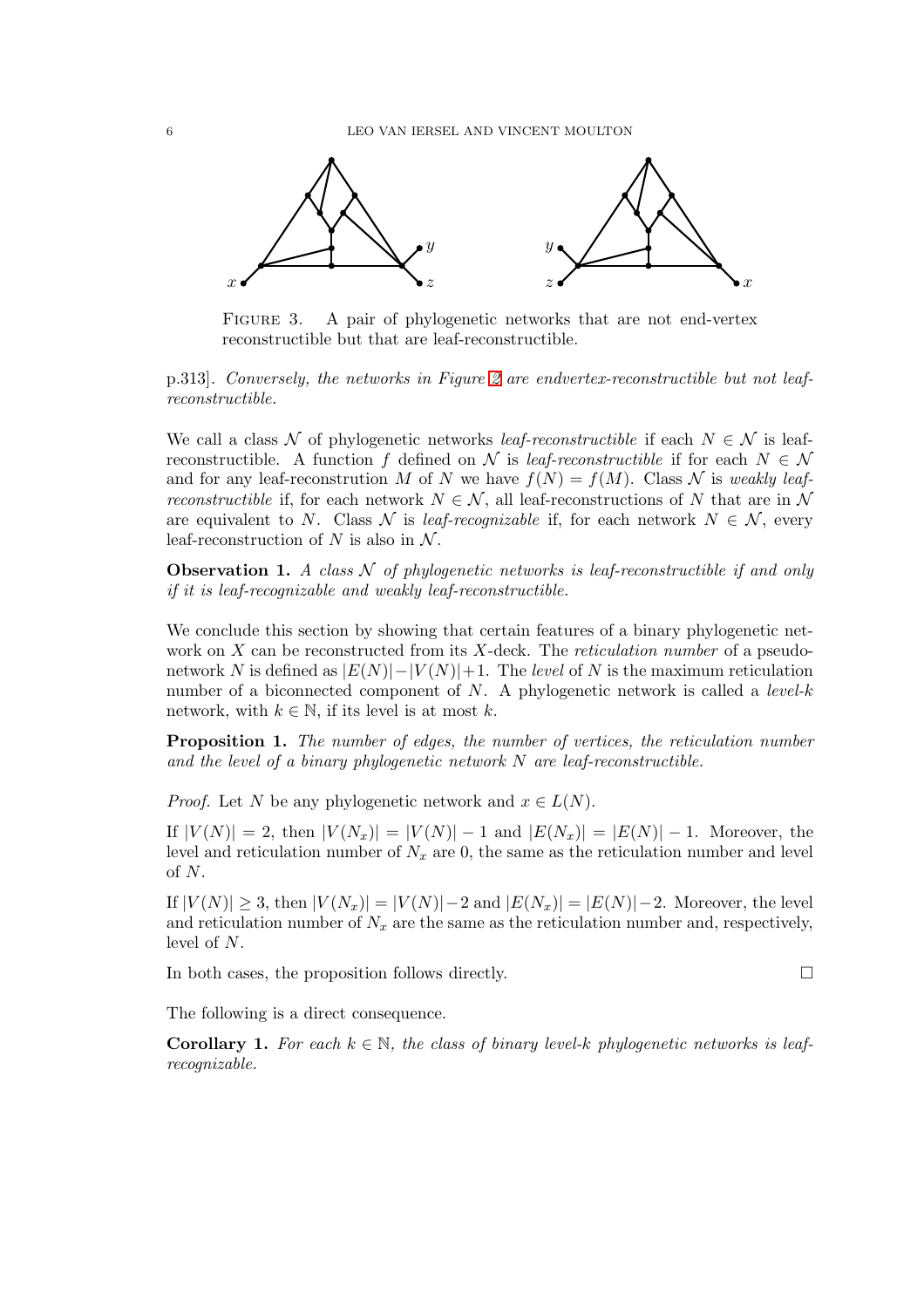## 4. Decomposable networks

<span id="page-6-0"></span>In this section we will consider decomposable networks, that is, networks with at least one nontrivial cut-edge (that is, a cut-edge which does not contain a leaf). We start with a few simple observations. Note that, for  $|X| \leq 3$ , there exists a unique phylogenetic tree on X which is therefore X-reconstructible. For  $|X| = 4$ , no binary phylogenetic tree on X is X-reconstructible, but all phylogenetic trees  $T$  on  $X$  are  $V(T)$ -reconstructible.

<span id="page-6-1"></span>Theorem 1. Any phylogenetic tree with at least five leaves is leaf-reconstructible.

Proof. The class of phylogenetic trees is leaf-recognizable by Corollary [1.](#page-5-1) To show weakreconstructibility, suppose that there exist phylogenetic trees  $T \not\sim T'$  on X such that T and  $T'$  have the same X-deck. Then there is at least one nontrivial split  $A|B$  that is a split of, without loss of generality, T but not of T'. Since  $|X| \geq 5$ , at least one of A and B contains at least three elements. The other side contains at least two elements since the split is nontrivial. Assume  $a_1, a_2, a_3 \in A$  and  $b_1, b_2 \in B$ . Then  $T_{a_1}$  has split  $A \setminus \{a_1\} | B$ and  $T_{a_2}$  has split  $A \setminus \{a_2\} | B$ . Hence,  $T'_{a_1}$  and  $T'_{a_2}$  have the same splits, respectively. This implies that T' has a split that can be obtained from  $A \setminus \{a_1\}$  by inserting  $a_1$ . Since it does not have split  $\hat{A}|B$ , it must have split  $A \setminus \{a_1\}|B \cup \{a_1\}$ . Similarly, T' must have the split  $A \setminus \{a_2\}$   $B \cup \{a_2\}$ . This leads to a contradiction because these splits are incompatible (see e.g. [\[17\]](#page-22-3)).

**Remark 2.** It is known that any tree is reconstructible [\[15\]](#page-22-12). A proof of this result is given in [\[4,](#page-22-8) p.232], which uses a generalization of Kelly's Lemma [\[15\]](#page-22-12). Kelly's Lemma is key to proving several results in graph reconstructibility. We were unable to derive an analogous result for leaf-reconstructibility – it would be interesting to know if some such result exists. Note also that trees are known to be endvertex-reconstructible [\[12\]](#page-22-13).

To extend Theorem [1](#page-6-1) to decomposable networks, we will use the following observation.

<span id="page-6-2"></span>**Observation 2.** For any phylogenetic network N on X and any leaf  $x \in X$  we have

$$
(T(N))_x = T(N_x)
$$

<span id="page-6-3"></span>**Corollary 2.** The function mapping a phylogenetic network  $N$  with at least five leaves to  $T(N)$  is leaf-reconstructible.

*Proof.* By Observation [2](#page-6-2) and Theorem [1.](#page-6-1)  $\Box$ 

<span id="page-6-4"></span>Theorem 2. Any decomposable phylogenetic network with at least five leaves is leafreconstructible.

*Proof.* Let  $\mathcal N$  be the class of phylogenetic networks with at least five leaves and at least one nontrivial cut-edge. This class is leaf-recognizable since a phylogenetic network on X belongs to this class if and only if every element of its X-deck has four leaves and at most two elements of its  $X$ -deck have no nontrivial cut-edges.

It remains to show weak leaf-reconstructibility. Suppose  $|X| \geq 5$  and let N be a phylogenetic network on X with some nontrivial cut-edge e. Let  $A|B$  be the split induced by e.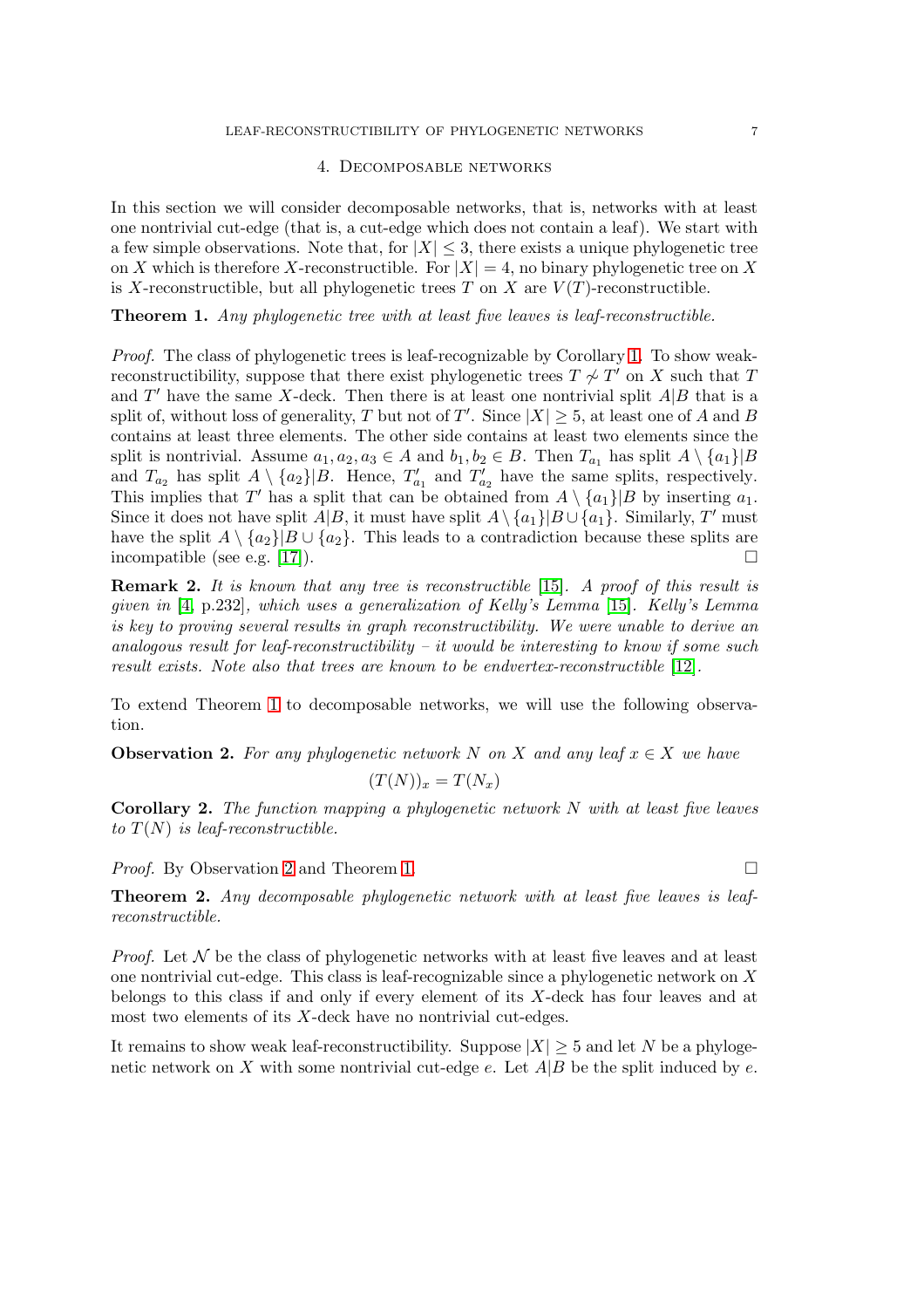By Corollary [2,](#page-6-3)  $T(N)$  is X-reconstructible. Hence, any reconstruction N' of N contains a unique edge e' representing split  $A|B$ . Since e is nontrivial, there exist leaves  $a_1, a_2 \in A$ and  $b_1, b_2 \in B$ . Pseudo-network  $N_{a_1}$  contains a unique edge f inducing split  $A \setminus \{a_1\} | B$ . Since  $N_{a_1} \sim N'_{a_1}$ , the connected component of  $N_{a_1} - f$  containing B is equivalent to the connected component of  $N' - e'$  containing B. Call this connected component  $N_B$  and let u be the endpoint of f that it contains. Similarly, pseudo-network  $N_{b_1}$  contains a unique edge g inducing split  $A|B \setminus \{b_1\}$  and the connected component of  $N_{b_1} - g$  containing A is equivalent to the connected component of  $N' - e'$  containing A. Call this connected component  $N_A$  and let v be the endoint of g that it contains. Then, N' can be obtained from  $N_A$  and  $N_B$  by adding an edge between u and v. Therefore,  $N' \sim N$ .  $\Box$ 

## 5. Simple networks

<span id="page-7-0"></span>When considering leaf-reconstructability of binary networks we can, by Theorem [2,](#page-6-4) restrict to simple networks, which are binary networks containing precisely one blob. Therefore, in this section we focus on leaf-reconstructibility of simple binary networks. The class of such networks is clearly leaf-recognizable since a phylogenetic network on X is contained in this class if and only if each element of its  $X$ -deck is binary and has precisely one blob.

We say that  $(x, y, z)$  is a 3-chain of a phylogenetic network N on X if  $x, y, z \in X$ and N contains a path  $(u, v, w)$  such that x, y and z are respectively a neighbour of u, v and w.

<span id="page-7-1"></span>**Lemma 1.** Any simple binary level-k phylogenetic network containing a 3-chain is leafreconstructible if it has at least 4 leaves and at least 5 leaves if  $k = 1$ .

*Proof.* The class  $\mathcal N$  of such networks is leaf-recognizable since a simple binary level-k phylogenetic network on X, with  $|X| \geq 4$  and  $|X| \geq 5$  if  $k = 1$ , is contained in N if and only if at most three elements of its X-deck do not contain a 3-chain.

To show weak leaf-reconstructibility, let  $N \in \mathcal{N}$  be a phylogenetic network on X and let  $(x, y, z)$  be a 3-chain in N. Since  $|X| \geq 4$ , there exists at least one other leaf  $a \in \mathbb{R}$ X. Consider  $N_y$  and  $N_a$ . First observe that  $N_a$  contains a 3-chain  $(x, y, z)$ . In  $N_y$ , there is a unique edge e between the neighbours of x and z. Moreover, in  $N_y$  there is no 3-chain  $(x, a, z)$  by the assumption that  $|X| \geq 5$  if  $k = 1$ . Let  $N' \in \mathcal{N}$  be a  $\{y, a\}$ -reconstruction of N. Then N' contains a 3-chain  $(x, y, z)$  since N<sub>a</sub> contains a 3chain  $(x, y, z)$  and  $N_y$  does not contain a 3-chain  $(x, a, z)$ . Hence, N' can be reconstructed from  $N_y$  by attaching y to edge e. Therefore,  $N' \sim N$ . □

<span id="page-7-2"></span>Corollary 3. Any simple binary level-k phylogenetic network with at least  $6k - 5$  leaves and  $k \geq 2$  is leaf-reconstructible.

*Proof.* Leaf-recognizability is clear. Let N be a simple binary level-k phylogenetic network on X with  $k \geq 2$  and  $|X| \geq 6k - 5$ . Deleting all leaves from N and suppressing all degree-2 vertices gives a 3-regular multigraph  $G$ . Since  $N$  is simple level- $k$ ,  $|E(N)| - |V(N)| + 1 = k$  and hence  $|E(G)| - |V(G)| + 1 = k$ . Combining this with the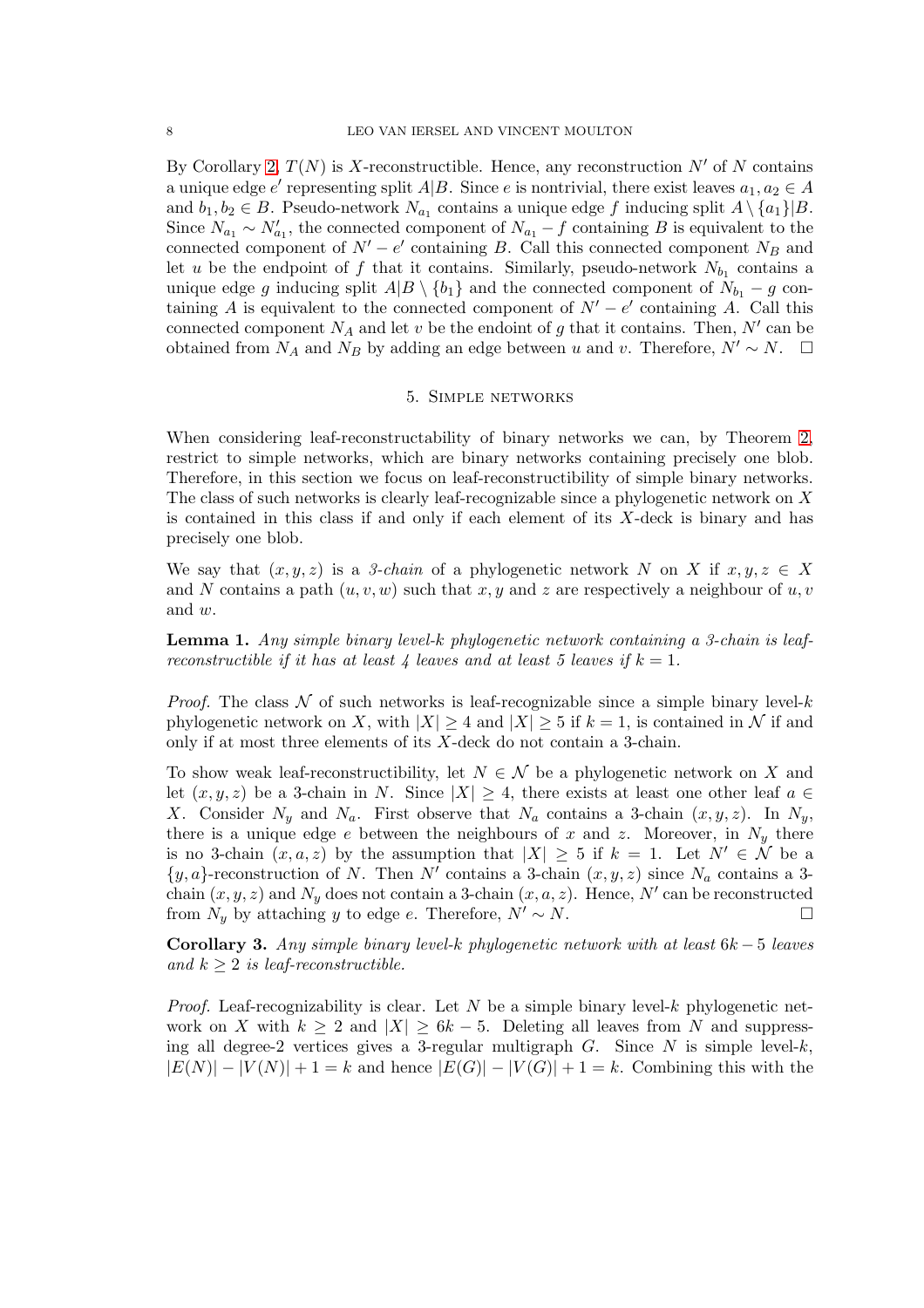fact that, since G is 3-regular,  $3|V(G)| = 2|E(G)|$  gives that  $|E(G)| = 3k - 3$ . Suppose that N contains no 3-chain. Then it could have at most two leaves per edge of  $G$ , implying that  $|X| \leq 6k - 6$ . Hence, N contains a 3-chain and is therefore X-reconstructible by Lemma [1.](#page-7-1)  $\Box$ 

<span id="page-8-3"></span>Corollary 4. Any binary phylogenetic network  $N = (V, E)$  on X with  $|X| \ge \min\{6(|E| |V|$  + 1, 5} is leaf-reconstructible.

*Proof.* If N contains a nontrivial cut-edge, then apply Theorem [2.](#page-6-4) If it is simple level-1, then apply Lemma [1.](#page-7-1) If it is simple level-k with  $k \geq 2$  then  $|E| - |V| + 1 = k$  and hence  $|X| \geq 6k - 5$  and therefore we can apply Corollary [3.](#page-7-2)

We say that *almost all* phylogenetic networks from a certain class  $\mathcal N$  are leaf-reconstructible, if the probability that a network drawn uniformly at random out of all networks in  $\mathcal N$  with n leaves is leaf-reconstructible goes to 1 when n goes to infinity.

<span id="page-8-4"></span>Corollary 5. For any fixed k, almost all binary level-k phylogenetic networks are leafreconstructible.

Proof. All networks with at least five leaves and some nontrivial cut-edge are leaf-reconstructible by Theorem [2.](#page-6-4) For a simple binary level-k phylogenetic network  $N =$  $(V, E)$  on X, with  $k \geq 1$  we have (similar to in the proof of Corollary [3\)](#page-7-2)

$$
|V| = 2k - 2 + 2|X|.
$$

<span id="page-8-0"></span>Hence, when  $|V| \to \infty$  then  $|X| \to \infty$ . When  $|X| \ge \min\{6k-5,5\}$  then N is Xreconstructible by Lemma [1](#page-7-1) and Corollary [3.](#page-7-2) The corollary follows.

## 6. Reconstruction numbers of decomposable networks

In this section, we shall show that the reconstruction number of a decomposable phylogenetic network with at least five leaves is at most two.

<span id="page-8-1"></span>**Observation 3.** Let  $k \geq 0$ . To recognize that a phylogenetic network N is level-k it suffices to check that any element of its  $X$ -deck is level-k.

We start by determining the reconstruction number of binary trees.

The median of three leaves  $x, y, z \in L(T)$  in a phylogenetic tree T is the unique vertex that lies on each of the paths between all pairs of leaves in  $\{x, y, z\}$ .

<span id="page-8-2"></span>**Lemma 2.** Any binary phylogenetic tree  $T$  with at least five leaves has leaf-reconstruction number 2.

*Proof.* The class of phylogenetic trees on X is  $\{x\}$ -recognizable for any  $x \in X$  by Obser-vation [3.](#page-8-1) No phylogenetic tree on X with  $|X| \geq 5$  is  $\{x\}$ -reconstructible for any  $x \in X$ since attaching x to different edges in  $T_x$  gives different non-equivalent trees. Hence, the leaf-reconstruction number of such trees is at least 2. It remains to show that it is exactly 2.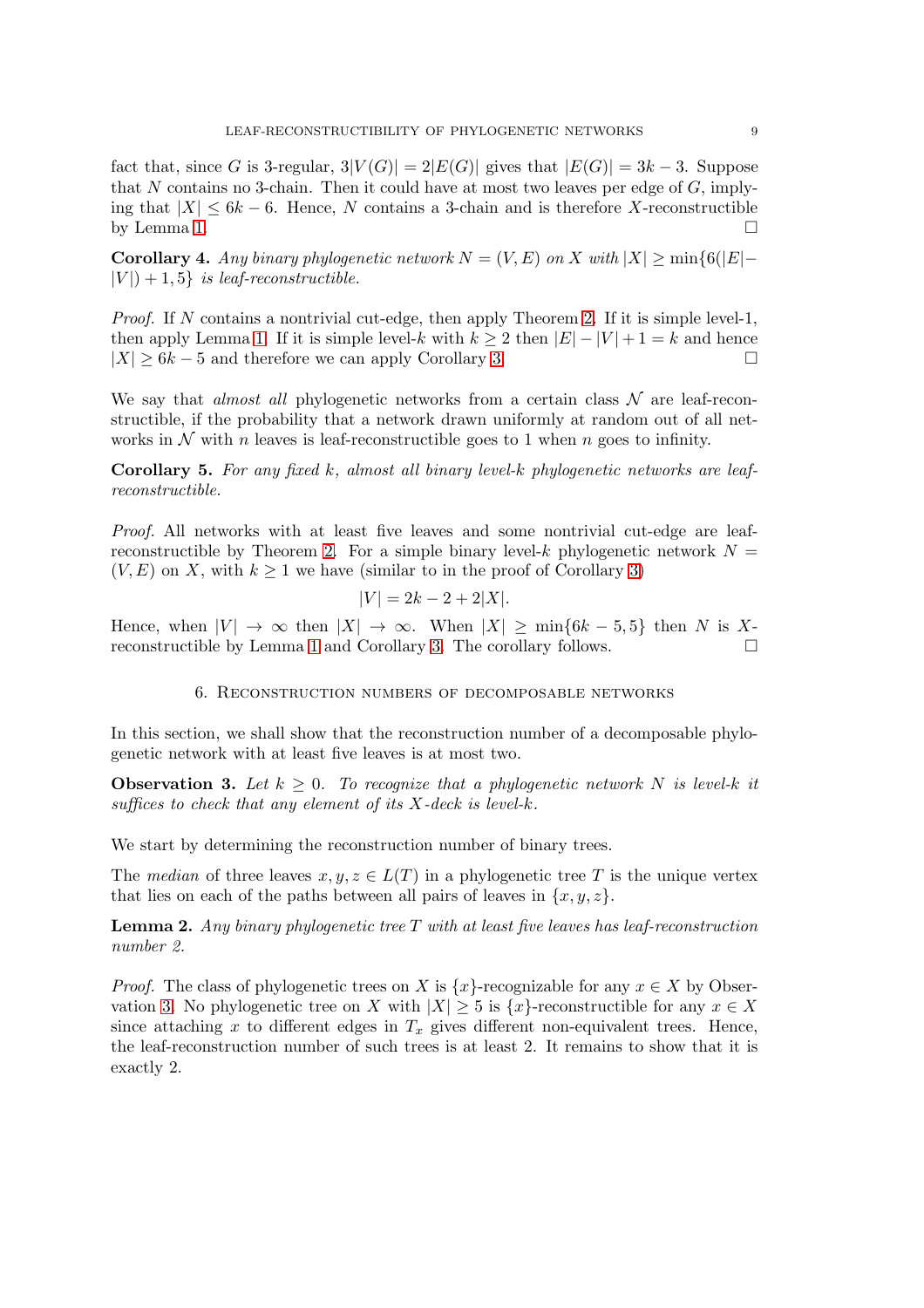Consider a binary phylogenetic tree T on X with  $|X| \geq 5$ . Take any two leaves  $x, y \in X$ such that the distance between them is at least 4. Such leaves exist since  $|X| \geq 5$ . We will show that T can be uniquely reconstructed from  $T_x$  and  $T_y$ . First observe that any leaf-reconstruction of T is binary since  $T_x$  and  $T_y$  are binary and x and y do not have a common neighbour.

Let w be the neighbour of x in T and  $u, v$  the other two neighbours of w. Then  $T_x$  has an edge  $\{u, v\}.$ 

First assume that neither u nor v is a leaf. Then there exist leaves  $a, b \neq y$  such that the path between a and b (in T) contains u but not w and there exist leaves  $c, d \neq y$  such the path between c and d (in T) contains v but not w. Then u is the median of  $a, b, c$ and v is the median of a, c, d in T. Call in  $T_x$  and  $T_y$  the median of a, b, c also u and the median of a, c, d also v. Then, in  $T_y$ , the neighbour of x is adjacent to u and v. Hence, we can reconstruct T from  $T_x$  by attaching x to the edge  $\{u, v\}$ .

Now assume that u is a leaf. Then there again exist leaves  $c, d \neq y$  such that v is on the path between c and d (in T). In this case, v is the median of  $u, c, d$  in T. Call the median of  $u, c, d$  in  $T_x$  and  $T_y$  also v. Then, since the neighbour of x in  $T_y$  is adjacent to u and v, we can again uniquely reconstruct T from  $T_x$  by attaching x to the edge  $\{u, v\}$ .

We now consider nonbinary trees.

<span id="page-9-0"></span>**Theorem 3.** Any phylogenetic tree with at least five leaves has leaf-reconstruction number 2 unless it is a star, in which case it has leaf-reconstruction number 3.

*Proof.* As in the proof of Lemma [2,](#page-8-2) it is clear that, for any  $x \in X$ , the class of phylogenetic trees on X is  $\{x\}$ -recognizable and no phylogenetic tree on X is  $\{x\}$ -reconstructible if  $|X| > 5$ . Consider a phylogenetic tree T on X with  $|X| > 5$ .

First consider the case that T is a star. Then, for any  $x, y \in X$ , there exists a phylogenetic tree  $T' \not\sim T$  on X such that  $T'_x \sim T_x$  and  $T'_y \sim T_y$ . Hence, the X-reconstruction number of T is at least 3. To see that it is exactly  $\tilde{3}$ , note that any phylogenetic tree that is not a star has at most two elements in its X-deck that are stars. Hence, since there exists a unique phylogenetic star tree on  $X$ , the reconstruction number of  $T$  is 3.

Now consider the case that T contains exactly one nontrivial cut-edge  $\{u, v\}$ . Take one leaf x adjacent to u and one leaf y adjacent to v. First suppose that u has degree 3. Then v has degree at least 4. Hence,  $T_x$  is a star tree and  $T_y$  has exactly one nontrivial cut-edge  $\{u', v'\}$ . Suppose x is adjacent to u'. Then u' is adjacent to exactly one other leaf z. Hence, we can uniquely reconstruct  $T$  from  $T_x$  by attaching x to the edge incident to z. Now suppose that both u and v have degree at least 3. Then  $T_x$  and  $T_y$  both have exactly one nontrivial cut-edge. Let z be any leaf adjacent to the neighbour of x in  $T_y$ . Then we can uniquely reconstruct T from  $T_x$  by adding x with an edge to the neighbour of z.

Finally, assume that  $T$  has at least two nontrivial cut-edges. Then there exist two leaves  $x, y \in X$  such that the distance between them is at least 4. Let w be the neighbour of x in T and  $u, v \neq x$  two other neighbours of w.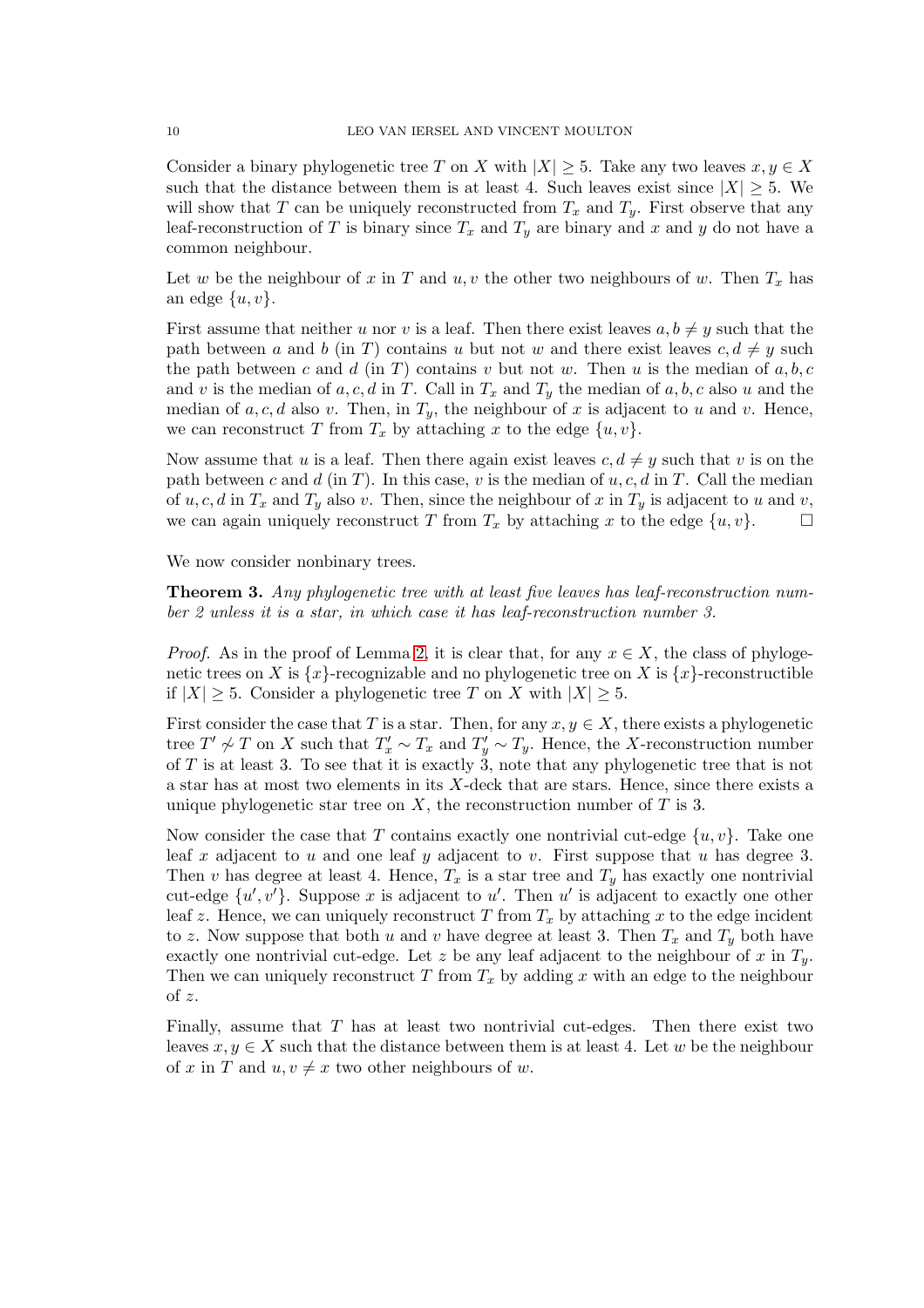#### LEAF-RECONSTRUCTIBILITY OF PHYLOGENETIC NETWORKS 11

If w has degree 3, then we can proceed as in the proof of Lemma [2.](#page-8-2)

Now assume w has degree at least 4. Then it has a neighbour  $z \notin \{u, v, x\}$ . Then there exist leaves  $a, b, c \notin \{x, y\}$  reachable by paths from u, v and z respectively that do not contain w. Therefore, the median of  $a, b$  and  $c$  in T is w. Hence, we can uniquely reconstruct T from  $T_x$  by adding x with an edge to the median of a, b and c.

<span id="page-10-2"></span>Corollary 6. Any decomposable phylogenetic network with at least five leaves has leafreconstruction number at most 2.

Proof. Let N be a phylogenetic network that has at least five leaves and at least one nontrivial cut-edge and let x and y be maximum distance apart in  $T(N)$ . Then any  ${x, y}$ -reconstruction has a nontrivial cut-edge. Moreover, since the distance between x and y in  $T(N)$  is at least 3,  $T(N)$  is  $\{x, y\}$ -reconstructable by the proof of Theorem [3.](#page-9-0) Moreover, by the proof of Theorem [2,](#page-6-4) it now follows that N is  $\{x, y\}$ -reconstructable.  $\square$ 

### 7. Low-level networks

<span id="page-10-0"></span>In this section we show that all binary networks with at least five leaves and level at most 4 are leaf-reconstructible and, moreover, have leaf-reconstruction number at most 2. The proofs are based on the following notions.

**Definition 4.** A binary level-k generator, for  $k \geq 2$ , is a 2-connected 3-regular multigraph  $G = (V, E)$  with  $|E| - |V| + 1 = k$ . The underlying generator of a binary simple level-k network  $N$  is the generator obtained from  $N$  by deleting all leaves and suppressing resulting degree-2 vertices. For an edge e of G, we say that a leaf x is on edge e in N if the neighbour of x is on a path that is suppressed into edge e. If x is on edge e then we also say that e contains x and we refer to e as the x-edge.

See Figure [4](#page-11-0) for all binary level-k generators, for  $2 \leq k \leq 4$ .

We say that two cycles are *similar* if they have the same number of vertices and the same number of vertices that are neighbours of leaves, and hence also the same number of generator vertices (i.e. vertices that are not neighbours of leaves).

The following three lemmas show several special cases of simple level-k networks that are leaf-reconstructible. We will use these lemmas to show that all simple level-4 networks are leaf-reconstructible, if they have at least five leaves.

<span id="page-10-1"></span>**Lemma 3.** Let N be a binary simple level-k network on X, with  $k > 2$  and  $|X| > 5$ . If  $N$  contains a cycle C containing the neighbours of leaves  $a, b, c$  and  $d$  and either

- (i) there is no cycle  $C' \neq C$  in N that is similar to C and contains the neighbours of a, b and c; or
- (ii) c and d are on the same edge of the underlying generator and there is no  $c_{\mathcal{V}}$  $cle C' \neq C$  in N that is similar to C and contains the neighbours of a, b, c and d in a different order,

then N is  $\{d, e\}$ -reconstructible, for any  $e \in X \setminus \{a, b, c, d\}.$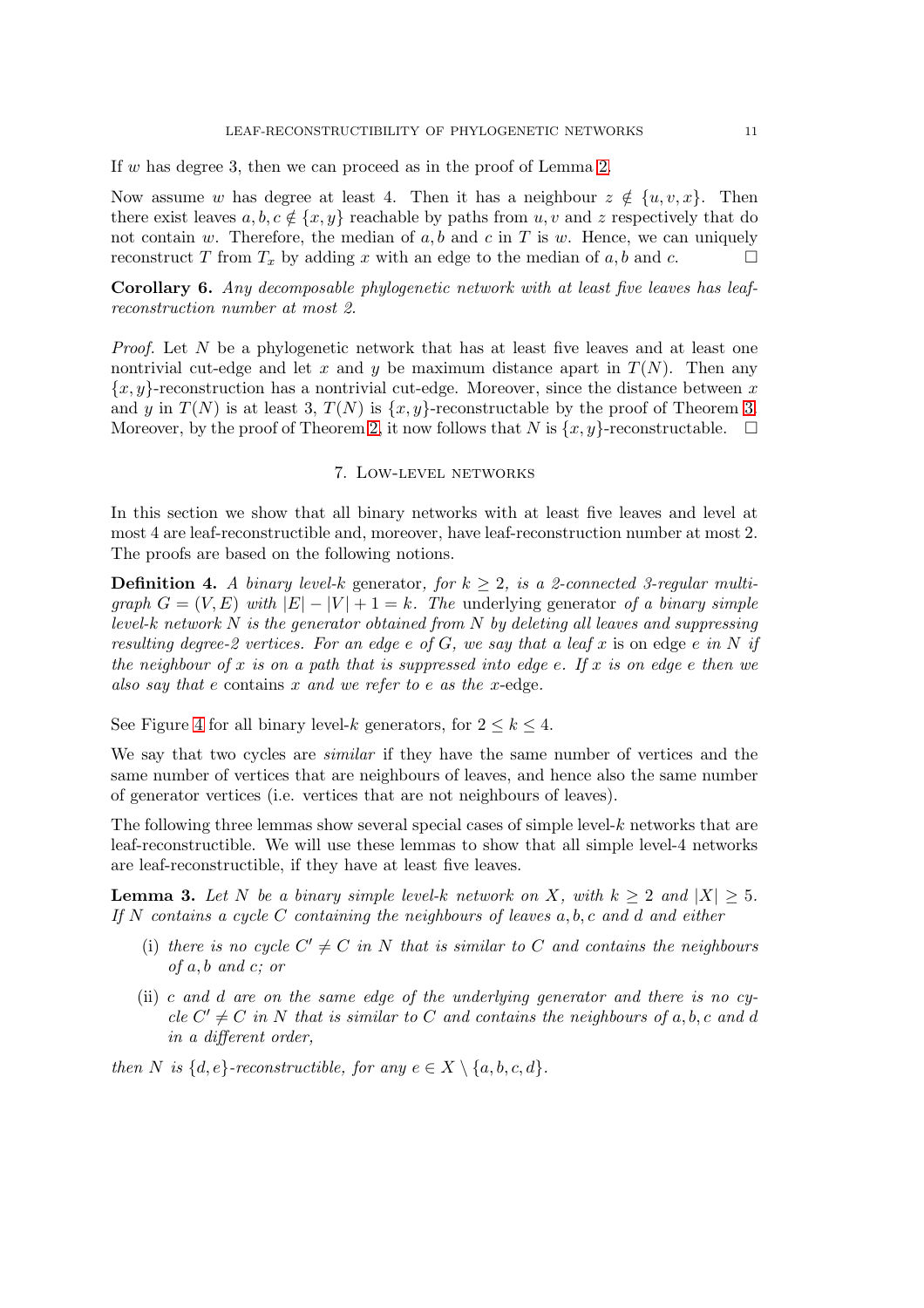

<span id="page-11-0"></span>FIGURE 4. All binary level-k generators, for  $2 \leq k \leq 4$ .

*Proof.* (i) Note that  $N_e$  has a cycle  $C_e$  containing the neighbours of  $a, b, c$  and  $d$  and no other cycle that is similar to  $C_e$  and contains the neighbours of  $a, b, c$  and  $d$ . Assume without loss of generality that these neighbours are visited in this order. Suppose that the neighbour of  $d$  is the *i*-th vertex on the path from the neighbour of  $c$  to the neighbour of a on  $C_e$ . Now consider  $N_d$ , which contains a cycle  $C_d$  containing the neighbours of a, b and c and no other cycle similar to  $C_d$  that contains the neighbours of a, b and c. Let P be the path from the neighbour of c to the neighbour of a on  $C_d$ , not via the neighbour of b. If the neighbour of e is among the first i vertices of P then we let f be the i-th edge on P. Otherwise, we let f be the  $(i - 1)$ -th edge on P. Then the unique way to insert d into  $N_d$  is by attaching it to edge f.

(ii) Assume without loss of generality that the distance between  $c$  and  $d$  is 3. Note that  $N_e$  has a cycle  $C_e$  containing the neighbours of a, b, c and d and no cycle that is similar to  $C_e$  and contains the neighbours of  $a, b, c$  and  $d$  in a different order. Assume again that  $C_e$  visits a, b, c and d in this order. Now consider  $N_d$  and choose any cycle  $C_d$ containing the neighbours of  $a, b$  and  $c$ . Let  $f$  be the first edge on the path from the neighbour of c to the neighbour of a along  $C_d$ , not via the neighbour of b. Then the unique way to insert d into  $N_d$  is by attaching it to edge f.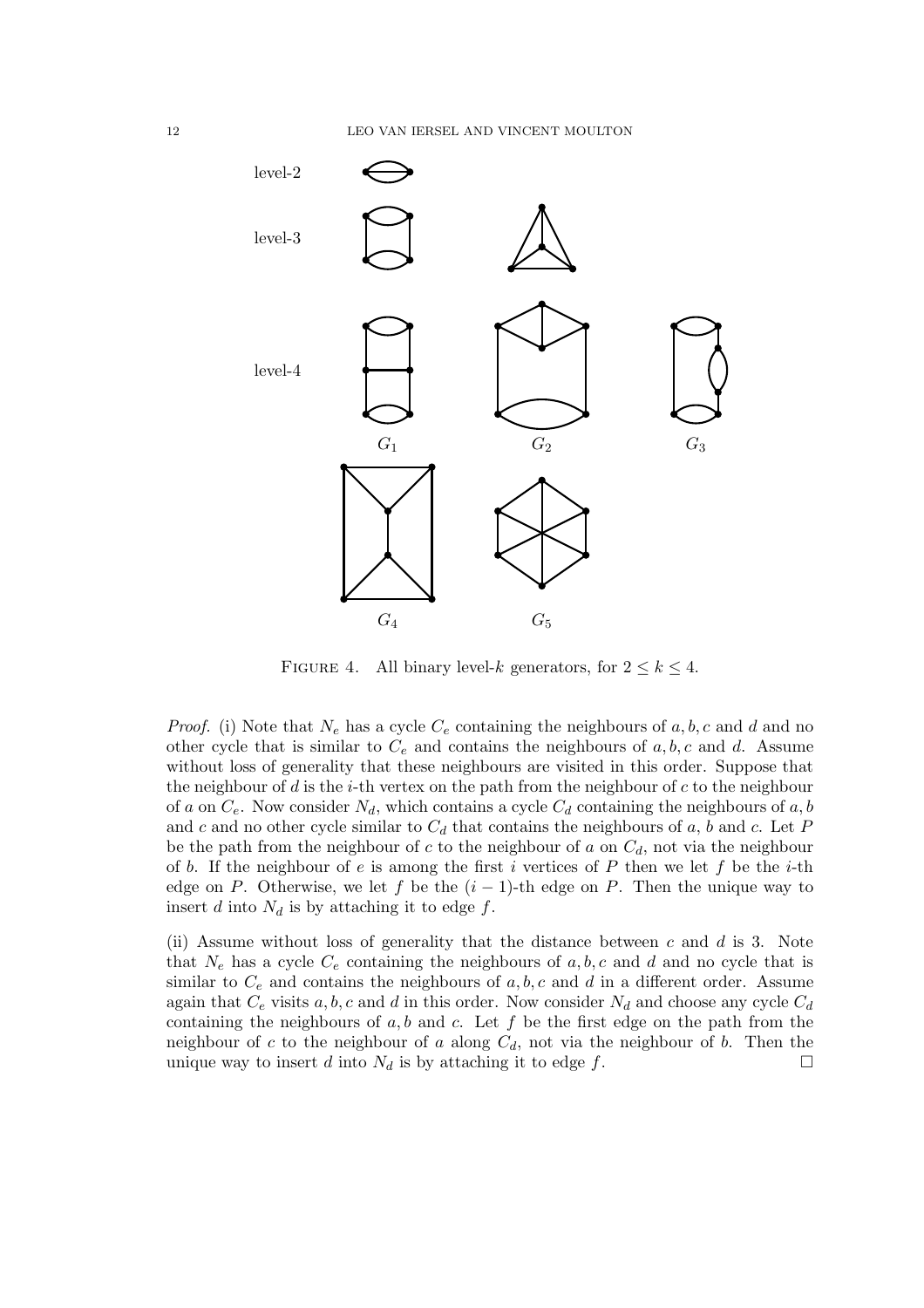<span id="page-12-0"></span>**Lemma 4.** Let N be a binary simple level-k network on X, with  $k \geq 2$  and  $|X| \geq 5$ . If the underlying generator of N has a pair of multi-edges  $e_1, e_2$  then, unless one of  $e_1, e_2$ contains two leaves and the other one no leaves in  $N$ , then  $N$  has leaf-reconstruction number at most 2.

*Proof.* First suppose that there is exactly one leaf  $x$  that is on one of the multi-edges. Then  $N_x$  has multi-edges. Since multi-edges are not allowed in phylogenetic networks, the unique way to insert x into  $N_x$  is by attaching it to one of the multi-edges.

Now suppose that there is exactly one leaf x on  $e_1$  and exactly one leaf a on  $e_2$ . Let y be any other leaf. Then  $N_y$  contains a unique 4-cycle containing the neighbours of x and a, and these neighbours are not adjacent. Since  $N_x$  contains a unique 3-cycle C containing the neighbour of a, the only way to insert x into  $N_x$  is by attaching it to the unique edge on C that is not incident to the neighbour of a.

Now suppose that there are exactly two leaves  $a, b$  on  $e_1$  and exactly one leaf x on  $e_2$ . Let  $y \in X \setminus \{a, b, x\}$ . Then,  $N_y$  contains a unique 5-cycle containing the neighbours of  $a, b$ and x and the neighbour of x is not adjacent to the neighbours of a and b. Since  $N_x$ contains a unique 4-cycle C containing the neighbours of  $a$  and  $b$ , the unique way to insert x into  $N_x$  is by attaching it to the unique edge on C that is not incident to the neighbours of a and b.

Now suppose that there are exactly two leaves a, b on  $e_1$  and exactly two leaves c, d on  $e_2$ . This case is handled by Lemma [3](#page-10-1) (i).

The only remaining possibility is that there is a 3-chain, which is handled by the proof of Lemma [1.](#page-7-1)  $\Box$ 

<span id="page-12-1"></span>**Lemma 5.** Let N be a binary simple level-k network on X, with  $k > 2$  and  $|X| > 5$ . If the underlying generator of  $N$  has three pairwise incident edges and  $N$  has at least three leaves on these edges, then N has leaf-reconstruction number at most 2.

*Proof.* First suppose that all three edges are incident to some vertex  $v$  and the other three endpoints are all distinct. If each edge contains at least one leaf, let  $a, b, c$  be the leaves closest to v on each of the edges. Then N is  $\{a, d\}$ -reconstructible for any  $d \in X \setminus \{a, b, c\}$ , since we can reconstruct N from  $N_a$  by attaching a to the edge that is incident to the vertex  $v'$  that is incident to the b-edge and to the c-edge, making a the leaf closest to  $v'$ on that edge. Similarly, if one edge contains at least two leaves  $a, b$  and another edge at least one leaf c, then N is again  $\{a, d\}$ -reconstructible for any  $d \in X \setminus \{a, b, c\}$ .

A similar argument can be used to handle the case that the three edges form a triangle.

Finally, suppose that at least two of the three edges are multi-edges. Then, by Lemma [4,](#page-12-0) exactly two of the three edges form multi-edges, one of them containing two leaves, the other one no leaves, and the third edge of the three pairwise incident edges contains at least one leaf. Then again it can be seen that N has leaf-reconstruction number at most 2 by using a similar argument as above.  $\Box$ 

Theorem 4. Any binary level-4 phylogenetic network with at least five leaves has leafreconstruction number at most 2.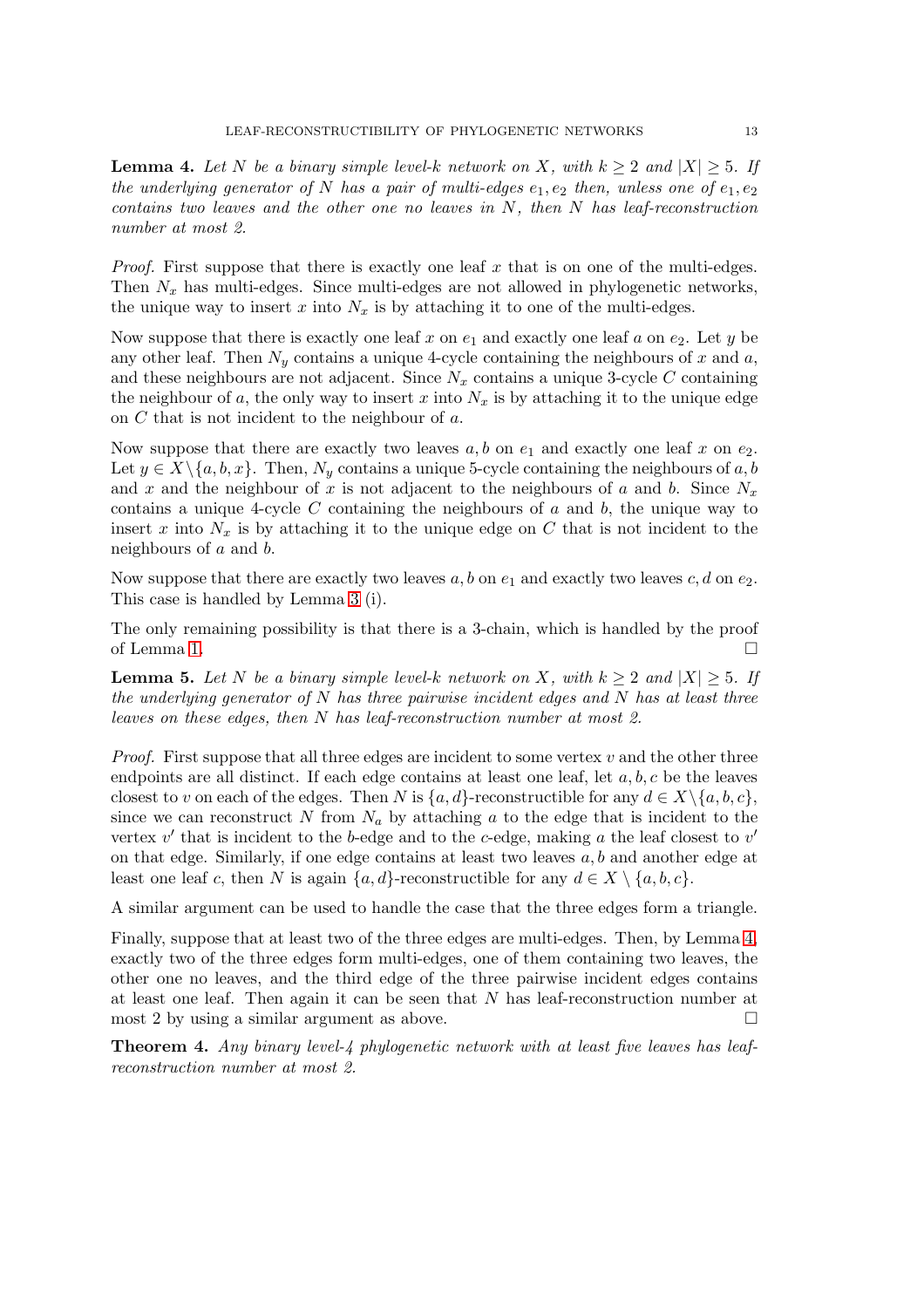*Proof.* Let N be such a network. By Corollary [6,](#page-10-2) we may assume that N has no nontrivial cut-edges, i.e.  $N$  is simple.

If N is a simple level-1 network, pick any two  $x, y$  that are distance at least 4 apart. The fact that N is simple is  $\{x, y\}$ -recognizable. Moreover, using the fact that N has at least five leaves, it can easily be shown that N can be uniquely reconstructed from  $N_x$ and  $N_u$ .

Now suppose that N is a simple level-k network, with  $k \geq 2$ .

If N has a 3-chain  $(x, y, z)$  and  $a \in X \setminus \{x, y, z\}$ , then any  $\{y, a\}$ -reconstruction of N is simple. Moreover, by the proof of Lemma [1](#page-7-1) it can be concluded that N is  $\{y, a\}$ reconstructible. Hence, we may assume that  $N$  contains no 3-chains.

If  $k = 2$ , then, considering the unique level-2 generator in Figure [4,](#page-11-0) we are done by Lemma [4.](#page-12-0)

If  $k = 3$ , then there are two possible underlying generators, see Figure [4.](#page-11-0) First suppose the underlying generator G is not  $K_4$  and thus has two pairs of multi-edges. Then, by Lemma [4,](#page-12-0) we may assume that each pair of multi-edges has one edge containing exactly two leaves. Hence, we are done by Lemma [3](#page-10-1) (i). Now suppose that  $G = K_4$ . Since  $|X| \geq 5$ , it is straightforward to check that at least one 3-cycle C of G contains at least three leaves in  $N$ . By Lemma [3,](#page-10-1) it contains exactly 3 leaves. There are two cases (by Lemma [1\)](#page-7-1). Either each edge of  $C$  contains exactly one leaf, or one edge contains two leaves and one edge one leaf. In either case, it is easy to check that wherever the other two leaves are, we can apply Lemma [3](#page-10-1) to see that N has reconstruction number at most 2.

Finally, suppose  $k = 4$ . Then there are five possibilities for the underlying generator G, see Figure [4.](#page-11-0) If  $G \in \{G_1, G_2, G_3\}$  then, by Lemma [4,](#page-12-0) each pair of multi-edges has one edge containing exactly two leaves and one edge containing no leaves. If  $G = G_1$  or  $G_3$ , then we are done by Lemma [3](#page-10-1) (i). If  $G = G_2$ , then it is straightforward to check that, since  $|X| \geq 5$ , there must exist some cycle that satisfies the condition of Lemma [3](#page-10-1) (ii).

Now suppose that  $G = G_4$ . Observe that  $G_4$  consists of two disjoint 3-cycles and three other edges, which we will call the *middle edges*. For every vertex of  $G_4$ , at most two edges incident to this vertex contain leaves by Lemma [5.](#page-12-1) Since  $|X| \geq 5$ , it is straightforward to check that there is at least one vertex v of  $G_4$  with exactly two leaves  $a, b$  on the edges incident to v.

First assume that  $a$  is on a middle edge and  $b$  is on a triangle edge. Then there is a unique Hamiltonian cycle C of G containing the a-edge and the b-edge. First suppose that there is at least one leaf  $c \in X \setminus \{a, b\}$  on an edge of C. Assume that c is the first such leaf on the path along  $C$  between the neighbour of  $b$  and the neighbour of  $a$ not containing v. Let i be the distance from the neighbour of b to the neighbour of c on this path. Let  $d \in X \setminus \{a, b, c\}$ . Then N is  $\{c, d\}$ -reconstructible, since the unique way to insert c into  $N_c$  is by attaching it to the *i*-th edge of the path along C from the neighbour of b to the neighbour of a not containing v. Now suppose that none of the leaves in  $X \setminus \{a, b\}$  are on edges of C. By Lemma [5](#page-12-1) there are no leaves on the third edge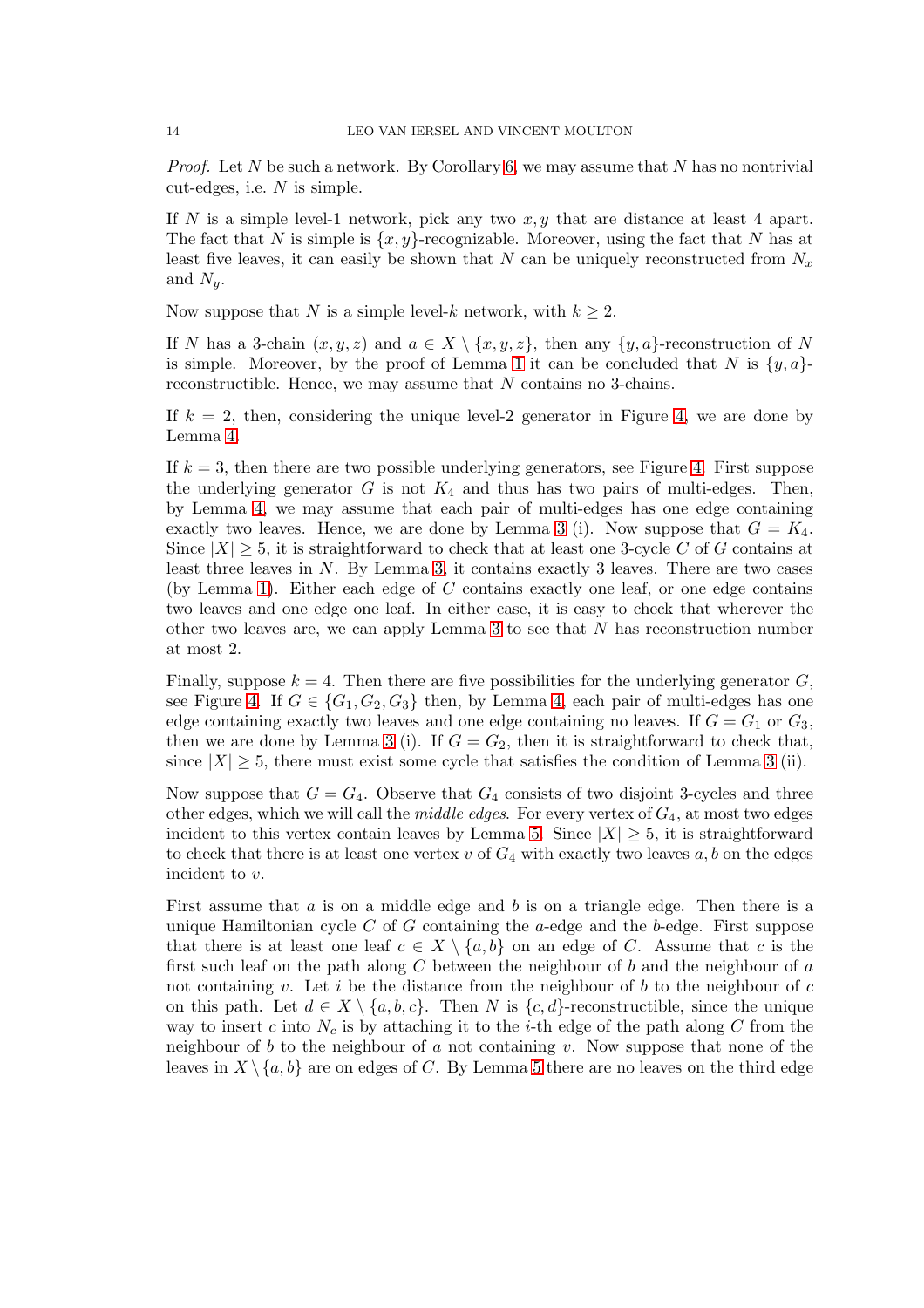incident to v. Hence, since  $|X| \geq 5$ , there at least three leaves on the two edges of G that are not on  $C$  and not incident to  $v$ . It is now straightforward to check that  $N$  has reconstruction number 2 by Lemma [3](#page-10-1) (i).

Now assume that  $a$  and  $b$  are both on the same triangle-edge. Then, if the previous case is not applicable for any vertex  $v'$  of  $G_4$ , the only remaining possibility is that the other triangle also has an edge containg two leaves and we can apply Lemma [3.](#page-10-1)

Now assume that  $a$  and  $b$  are on different triangle edges (of the same triangle). Then, if the previous cases are not applicable, all other leaves must be on the other triangle and we can use Lemma [5.](#page-12-1)

Finally, assume that  $a$  and  $b$  are both on the same middle edge. Then, if the previous cases are not applicable, the only remaining possibility is that some other middle edge also contains two leaves and we can apply Lemma [3.](#page-10-1)

Now consider the last level-4 generator  $G_5 = K_{3,3}$ . As before, it is straightforward to check that there is at least one vertex  $v$  of  $G_5$  with exactly two leaves  $a, b$  on the edges incident to v.

First suppose that a and b are on different edges incident to v. Observe that there are precisely two Hamiltonian cycles  $C$  and  $D$  of  $G<sub>5</sub>$  containing the a-edge and the b-edge. Since each leaf is on an edge of at least one of  $C$  and  $D$ , at least one edge of  $C$  and  $D$ contains a third leaf  $c \in X \setminus \{a, b\}$ . Suppose that c is on an edge of C. First suppose that all leaves are on edges of  $C$ . Then we can use a similar argument as for the Hamiltonian cycle in  $G_4$  to show that N is  $\{c, d\}$ -reconstructible, for some  $d \in X \setminus \{a, b, c\}$ . If at least one leaf  $e \in X \setminus \{a, b, c\}$  is on an edge that is not also on D, then we choose the Hamiltonian cycle containing the e-edge, and choose  $d \neq e$ . Otherwise, all leaves are also on edges of  $D$ . Observet that there are precisely four edges that are on both  $C$  and  $D$ , which are two pairs of incident edges. Since  $|X| \geq 5$  $|X| \geq 5$ , it then follows by Lemma 5 that N has leaf-reconstruction number 2. Now suppose that at least one leaf  $e \in X \setminus \{a, b, c\}$ is not on an edge of C. Then N is  $\{c, d\}$ -reconstructible, with  $d \in X \setminus \{a, b, c, e\}$ , again using a similar argument as for the Hamiltonian cycle in  $G<sub>4</sub>$ , choosing the Hamiltonian cycle of G not containing the e-edge.

<span id="page-14-0"></span>Finally, suppose that a and b are on the same edge incident to v. Then, if the previous case is not applicable for any vertex  $v'$  of  $G_5$ , the only remaining possibility is that there is some other edge of  $G_5$  containing two leaves and we can apply Lemma [3](#page-10-1) (ii).  $\Box$ 

### 8. Reconstructing networks from quarnets

We have focussed so far on reconstructing networks from their X-deck. We could try to use a recursive argument in order to reconstruct networks from smaller subnetworks, with less than  $|X| - 1$  leaves. However, this approach does not work in general since there are networks for which no elements of its X-deck are phylogenetic networks, see Figure [5.](#page-15-0) Nevertheless, it is possible to apply a recursive approach if we use the following variant of the X-deck of a network.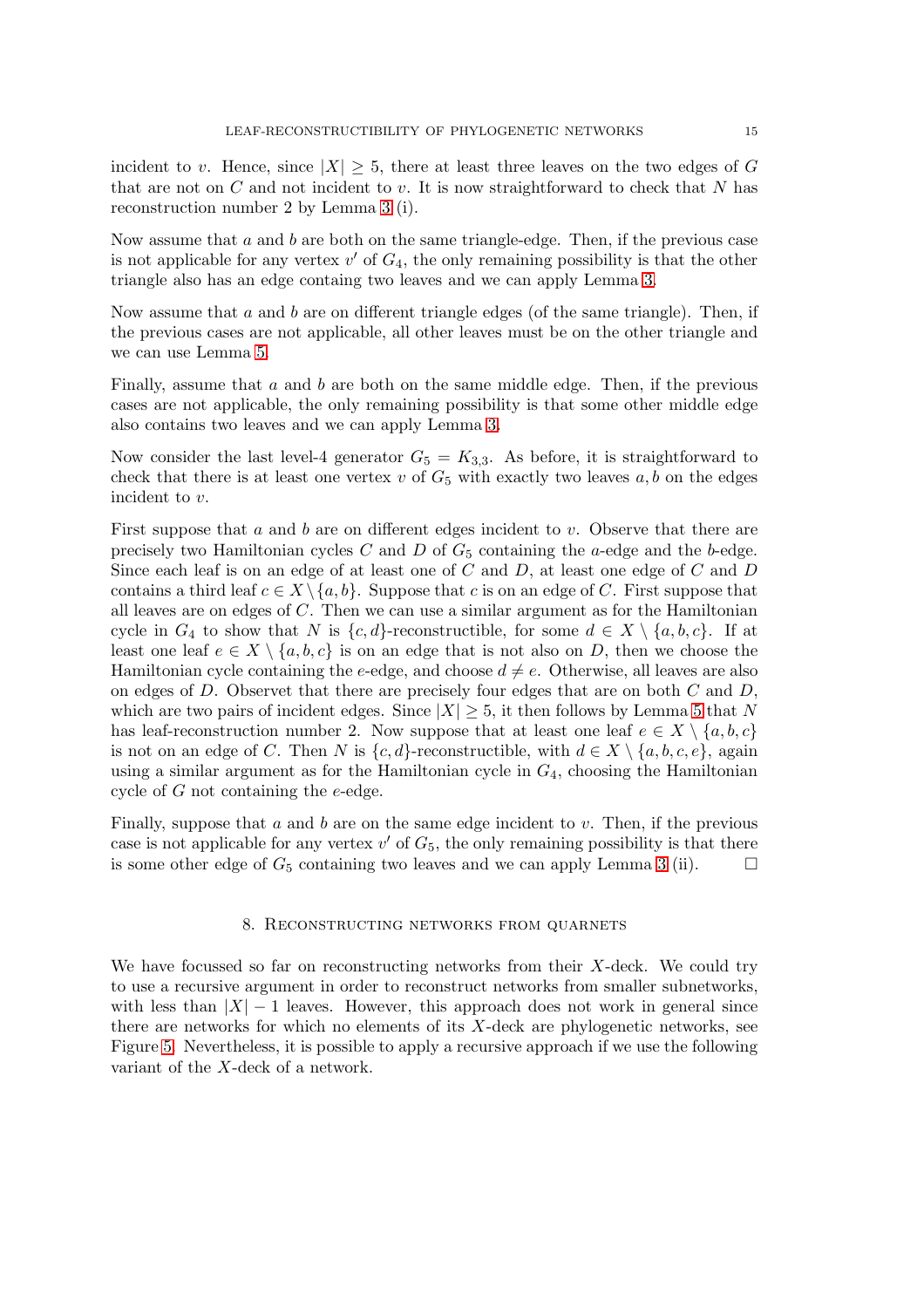

<span id="page-15-0"></span>FIGURE 5. An example of a level-1 phylogenetic network  $N$  on  $X$  such that no elements of its  $X$ -deck are phylogenetic networks. Nevertheless, it is possible to reconstruct N from the quarnets  $N_a^{\mathcal{P}}$  and  $N_d^{\mathcal{P}}$ .

**Definition 5.** Given a phylogenetic network N on X and a leaf  $x \in X$ , the phylogenetic network  $N_x^{\mathcal{P}}$  is the result of deleting leaf x from N, together with its incident edge, and applying the following three operations until none is applicable:

- (i) suppress a degree-2 vertex;
- (ii) replace a pair of multi-edges by a single edge;
- (iii) collapse a blob with precisely two incident cut-edges into a single vertex.

Given a phylogenetic network N on X and  $X' \subseteq X$ , the phylogenetic X'-deck of N is the set  $\{N_x^{\tilde{p}} \mid x \in X'\}.$ 

See again Figure [5](#page-15-0) for an example. Note that this form of leaf-deletion was introduced for directed level-1 phylogenetic networks in [\[11\]](#page-22-5) – see also [\[10\]](#page-22-4) for more details for general phylogenetic networks.

All elements of a phylogenetic  $X$ -deck are phylogenetic networks by the following observation, which is easily verified.

**Observation 4.** Let N be a phylogenetic network N on X, with  $|X| \geq 3$ , and  $x \in X$ . Then  $N_x^{\mathcal{P}}$  is a phylogenetic network on  $X \setminus \{x\}$ .

This opens the door to reconstructing networks from smaller subnetworks. A quarnet is a phylogenetic network with precisely four leaves. The set of quarnets  $Q(N)$  of a phylogenetic network N on X is defined recursively by  $Q(N) = \{N\}$  if  $|X| = 4$  and

$$
Q(N) = \bigcup_{x \in X} Q(N_x^{\mathcal{P}}) \quad \text{if } |X| \ge 5.
$$

Here, the union operation keeps one phylogenetic network from each group of equivalent phylogenetic networks. We say that two sets  $N, N'$  of phylogenetic networks are equivalent, denoted  $\mathcal{N} \sim \mathcal{N}'$ , if there exists a bijection  $f : \mathcal{N} \to \mathcal{N}'$  with  $N \sim f(N)$  for all  $N \in \mathcal{N}$ .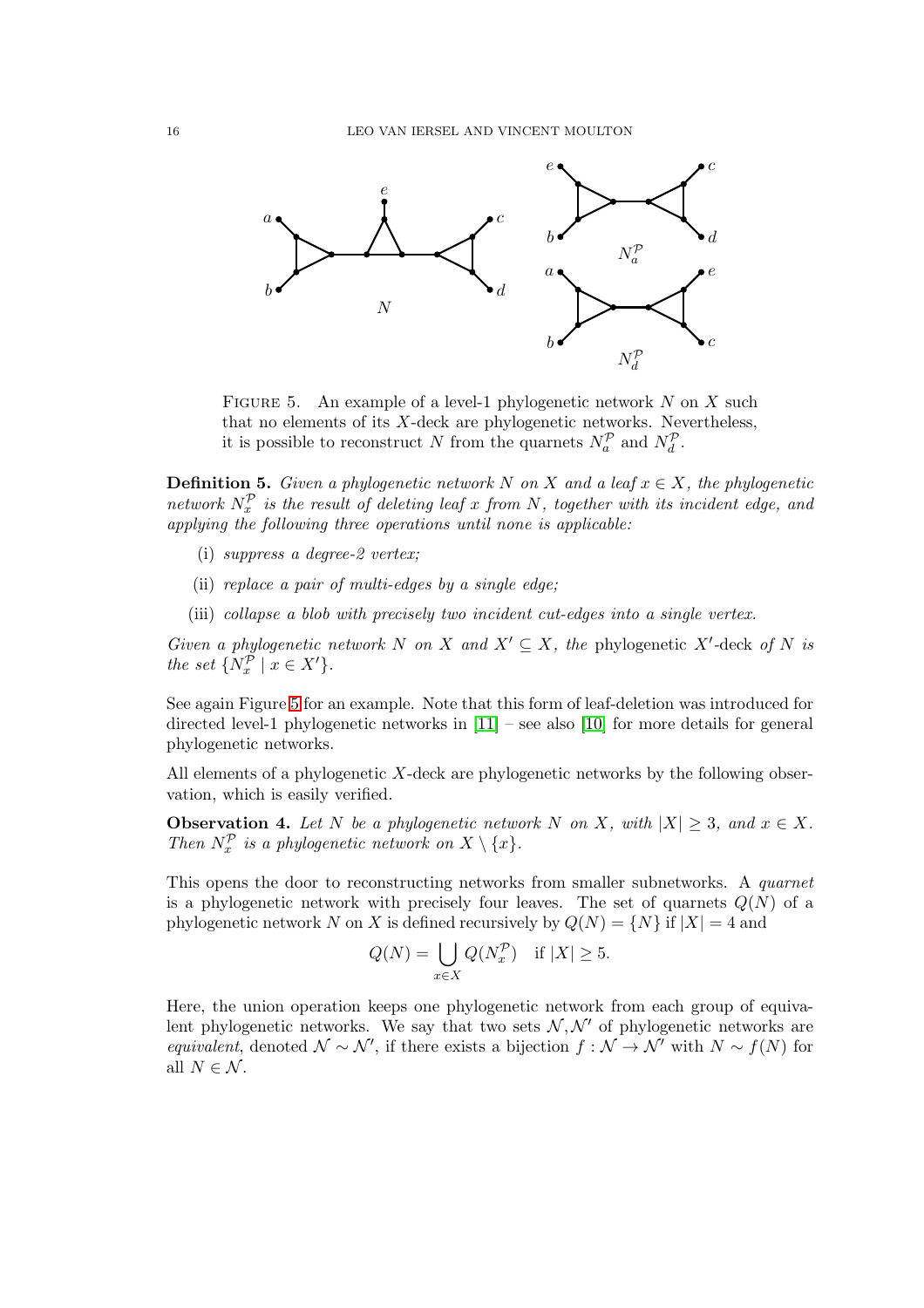

<span id="page-16-0"></span>FIGURE 6. Two phylogenetic networks that have the same phylogenetic X-deck but not the same X-deck (even though the X-deck and phylogenetic  $X$ -deck of  $N$  are equivalent). Network  $N$  is neither  $X$ reconstructible nor reconstructible from its phylogenetic X-deck, while M is  $X$ -reconstructible but not reconstructible from its phylogenetic  $X$ -deck.

We say that a network  $N$  is *reconstructible from its quarnets* if every phylogenetic network N' with  $Q(N) \sim Q(N')$  is equivalent to N. Moreover, a class N of phylogenetic networks is quarnet-reconstructible if each  $N \in \mathcal{N}$  is reconstructible from its quarnets.

Similarly, N is reconstructible from its phylogenetic  $X$ -deck if every phylogenetic network  $N'$ , whose phylogenetic X-deck is equivalent to the phylogenetic X-deck of  $N$ , is equivalent to N. Moreover, a class  $\mathcal N$  of phylogenetic networks is *phylogenetically* reconstructible if each  $N \in \mathcal{N}$  is reconstructible from its phylogenetic X-deck.

If two phylogenetic networks on  $X$  have equivalent  $X$ -decks, then they have equivalent phylogenetic X-decks (but not conversely, see Figure  $6$ ). Consequently, if a phylogenetic network on  $X$  is reconstructible from its phylogenetic  $X$ -deck, then it is  $X$ reconstructible. The following proposition, which shows that the converse is also true in some cases, will permit us to apply results from previous sections.

<span id="page-16-1"></span>**Proposition 2.** Let N be a phylogenetic network on X with  $|X| \geq 4$ . If N is Yreconstructible for some  $Y \subseteq X$  with  $|Y| \geq 2$  and  $N_y^{\mathcal{P}} \sim N_y$  for all  $y \in Y$ , then N is reconstructible from its phylogenetic X-deck.

*Proof.* Suppose that there exists a network  $M$  that is not equivalent to  $N$  but has an equivalent phylogenetic X-deck. Since N is Y-reconstructible, there exists a  $y \in Y$  such that  $N_y \not\sim M_y$ . Since  $M_y^{\mathcal{P}} \sim N_y^{\mathcal{P}} \sim N_y$ , it follows that  $M_y^{\mathcal{P}} \not\sim M_y$  and hence that the neighbour of y in M is in a triangle. Moreover, since  $N_y$  has the same reticulation number as  $N$ ,  $M_y^{\mathcal{P}}$  also has the same reticulation number as  $N$ . Since, in M, the neighbour of y is in a triangle, M has a higher reticulation number than  $M_y^{\mathcal{P}}$  and N. Take any  $z \in Y \setminus \{y\}$ . Then, since  $M_z^{\mathcal{P}} \sim N_z^{\mathcal{P}} \sim N_z$ ,  $M_z^{\mathcal{P}}$  has the same reticulation number as N and  $M_y^{\mathcal{P}}$  and hence a lower reticulation number than  $M$ . It follows that the neighbour of z in  $M$  is also in a triangle. We distingish two cases.

First assume that the neighbours of y and z are both in the same triangle in  $M$ . Consider any two leaves  $x, p \in X \setminus \{y, z\}$ . Then, the neighbours of y and z are together in the same triangle in  $M_x^{\mathcal{P}} \sim N_x^{\mathcal{P}}$  and in  $M_p^{\mathcal{P}} \sim N_p^{\mathcal{P}}$ . On the other hand, neither of the neighbours of y and z is in a triangle in  $N$ , since  $N_z^{\mathcal{P}} \sim N_z$  and  $N_y^{\mathcal{P}} \sim N_y$ . This is only possible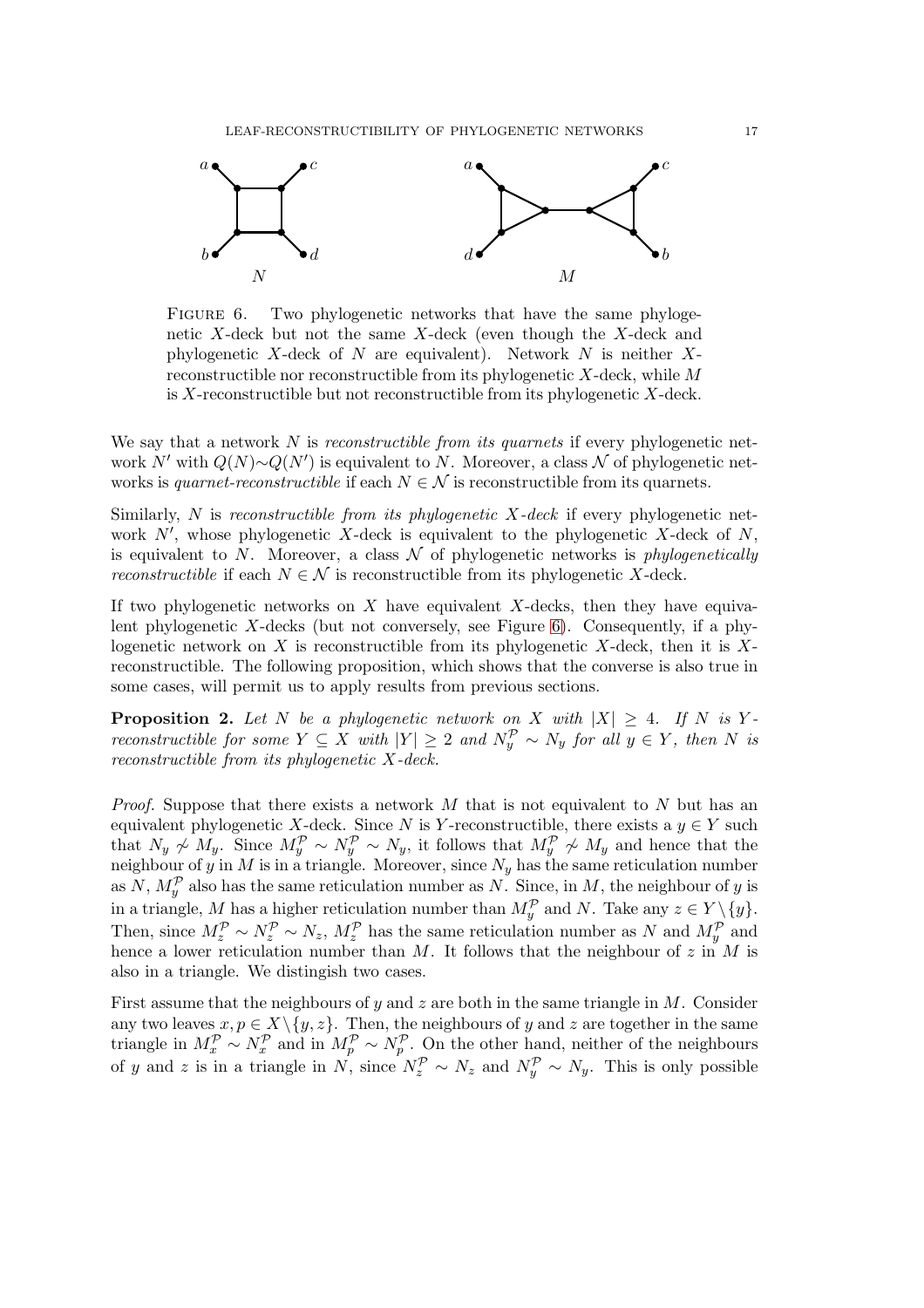

<span id="page-17-1"></span>FIGURE 7. Phylogenetic networks on  $X = \{a, b, c\}$  that are Xreconstructible but not reconstructible from their phylogenetic X-deck.

when N is a simple level-1 network on  $X = \{x, y, z, p\}$ . This contradicts the assumption that N is Y-reconstructible, with  $Y \subseteq X$ , and hence X-reconstructible.

Now assume that the neighbours of y and z are in different triangles in  $M$ . Then, the neighbour of z is also in a triangle in  $M_y^{\mathcal{P}} \sim N_y$ . On the other hand, the neighbour of z is not in a triangle in N, since  $N_z^{\mathcal{P}} \sim N_z$ . Hence, in N, the neighbours of y and z are part of a 4-cycle. Consider again two leaves  $x, p \in X \setminus \{y, z\}$ . In  $N_x^{\mathcal{P}} \sim M_x^{\mathcal{P}}$  and in  $\widehat{N_p^P} \sim M_p^P$ , the neighbours of y and z are in a triangle or 4-cycle. This is only possible when, in  $M$ , the neighbours of (without loss of generality) x and y are in one triangle while the neighbours of  $p$  and  $z$  are in a different triangle, and the two triangles are adjacent. This implies that there are no other leaves, i.e.  $X = \{x, y, z, p\}$ , and again  $N$  is a simple level-1 network on  $X$ . This again leads to a contradiction since  $N$ is X-reconstructible.  $\square$ 

In particular, we have the following.

<span id="page-17-0"></span>**Corollary 7.** Let N be a phylogenetic network on X with  $|X| \geq 4$ . If the X-deck of N consists of only phylogenetic networks, then  $N$  is reconstructible from its phylogenetic  $X$ -deck if and only if N is X-reconstructible.

Note that Corollary [7](#page-17-0) does not hold when  $|X| = 3$ , see Figure [7.](#page-17-1)

**Theorem 5.** Let N be a class of phylogenetic networks such that each element of N has at least five leaves and, for each element N of N with at least six leaves, the phylogenetic X-deck of N is equivalent to a subset of N. Then N is phylogeneticallyreconstructible if and only if it is quarnet-reconstructible.

*Proof.* If  $N$  is quarnet-reconstructible then it is phylogenetically-reconstructible since if two phylogenetic networks  $N, N' \in \mathcal{N}$  have equivalent phylogenetic X-decks then it follows directly that  $Q(N) \sim Q(N')$ .

Now suppose that  $\mathcal N$  is phylogenetically-reconstructible. We prove by induction on i that each  $N \in \mathcal{N}$  with at most i leaves is quarret-reconstructible. If  $i = 5$  then the phylogenetic X-deck of N is equal to  $Q(N)$  and therefore N is quarnet-reconstructible. Now suppose  $i \geq 6$ . Since N is reconstructible from its X-deck and each element of its X-deck is, by induction, quarnet-reconstructible, N is quarnet-reconstructible.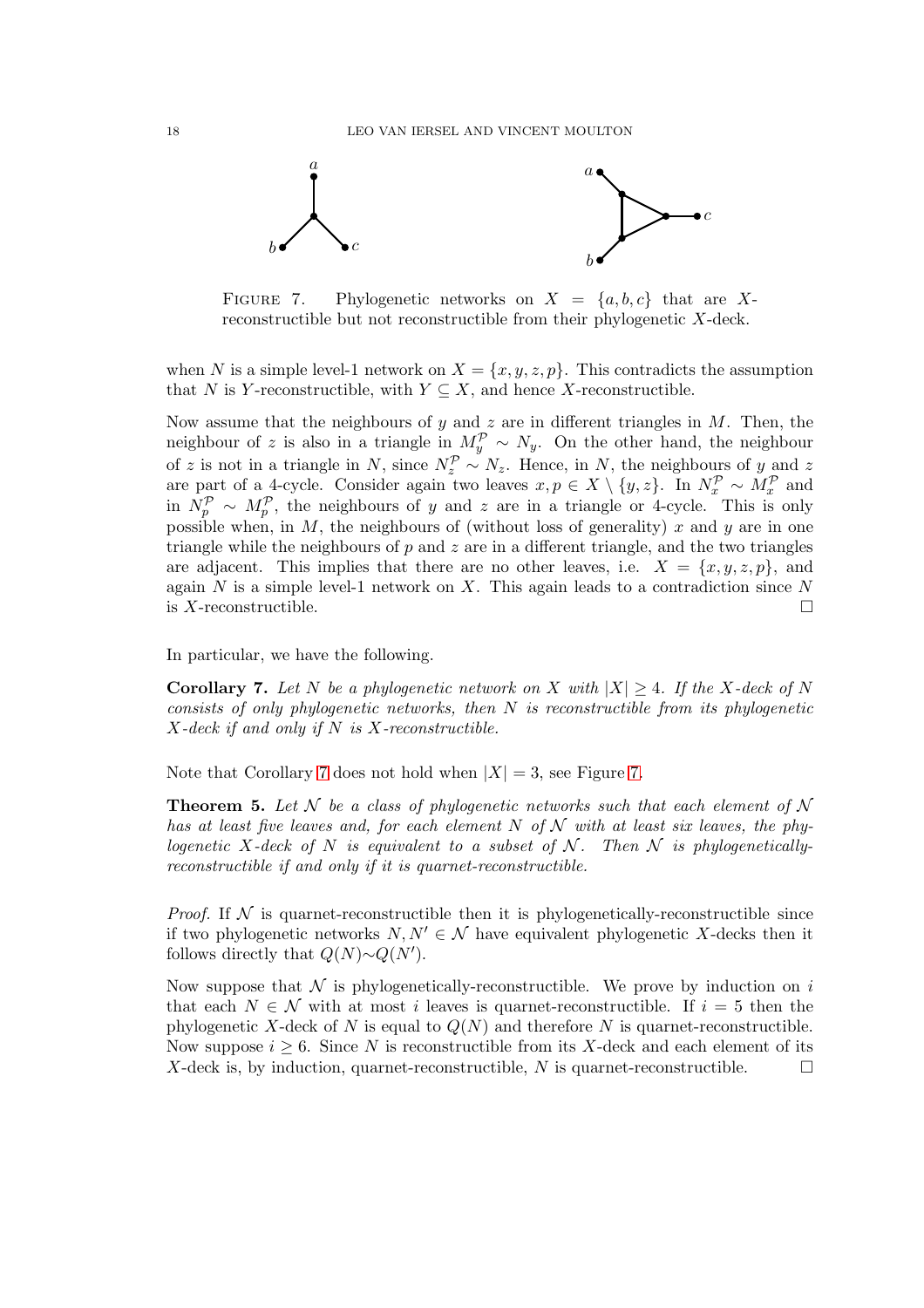First observe that each phylogenetic tree on X with  $|X| \geq 5$  is reconstructible from its phylogenetic X-deck by Theorem [1](#page-6-1) and Proposition [2.](#page-16-1) Hence, the class of phylogenetic trees with at least five leaves is phylogenetically reconstructible.

However, a similar argument cannot be used to show that even the class of level-1 networks is phylogenetically reconstructible. Therefore, it is interesting to study which classes of networks are phylogenetically reconstructible.

<span id="page-18-0"></span>**Theorem 6.** The class of level-3 phylogenetic networks with at least five leaves is phylogenetically reconstructible.

To prove this theorem, we will first show that an analogue of Theorem [2](#page-6-4) holds.

<span id="page-18-1"></span>Theorem 7. The class of decomposable phylogenetic networks with at least five leaves is phylogenetically reconstructible.

Proof. The proof is very similar to that of Theorem [2.](#page-6-4) As in that proof, first note that a phylogenetic network has at least one nontrivial cut-edge if and only if at most two elements of its phylogenetic  $X$ -deck do not. Let  $N$  be some phylogenetic network on X with at least one nontrivial cut-edge and  $|X| \geq 5$ . Since  $(T(N))_x^{\tilde{p}} = T(N_x^p)$ , for all  $x \in X$ , we can reconstruct  $T(N)$  from the phylogenetic X-deck of N. We can then use exactly the same argument as in the last part of the proof of Theorem [2](#page-6-4) to show that  $N$ is reconstructible from its phylogenetic X-deck (see Figure [5](#page-15-0) for an illustration).  $\square$ 

We now prove Theorem [6.](#page-18-0)

*Proof.* By Theorem [7,](#page-18-1) it suffices to consider simple level-k networks with  $1 \leq k \leq 3$ . For simple level-1 networks, the phylogenetic  $X$ -deck is precisely equal to the  $X$ -deck and we are done by Proposition [2.](#page-16-1)

Now consider a simple level-2 network N and its underlying generator  $G$ . If the phylogenetic X-deck of  $N$  is not equal to its X-deck then one of the three edges of  $G$  contains exactly one leaf  $x$ , another edge of  $G$  contains no leaves, and the third edge of  $G$  contains all other leaves  $X \setminus \{x\}$ . Then N is  $\{y, z\}$ -reconstructible for any  $y, z \in X \setminus \{x\}$ with distance between them at least 4. Since  $N_y^{\mathcal{P}} = N_y$  and  $N_z^{\mathcal{P}} = N_z$  we are done by Proposition [2.](#page-16-1)

Therefore, we may assume that  $N$  is a simple level-3 network. Suppose the phylogenetic X-deck of N is not equal to its X-deck. Then the underlying generator  $G$  of N is not equal to  $K_4$  (since  $K_4$  does not have any multi-edges). Hence, G is the other level-3 generator, see Figure [4.](#page-11-0) Moreover, at least one pair of multi-edges contains precisely one leaf, say leaf x. The other pair of multi-edges contains at least one leaf  $y$ .

If there is at least one leaf  $z$  on an edge that is not in a pair of multi-edges, then it is straightforward to check that, wherever you put leaves  $p, q \in X \setminus \{x, y, z\}$ , there is a cycle containing the neighbours of leaves  $a, b, c, d$  satisfying the conditions of Lemma [3\(](#page-10-1)i) and a fifth leaf e such that  $N_d^{\mathcal{P}} = N_d$  and  $N_e^{\mathcal{P}} = N_e$ , and we are done by Proposition [2.](#page-16-1)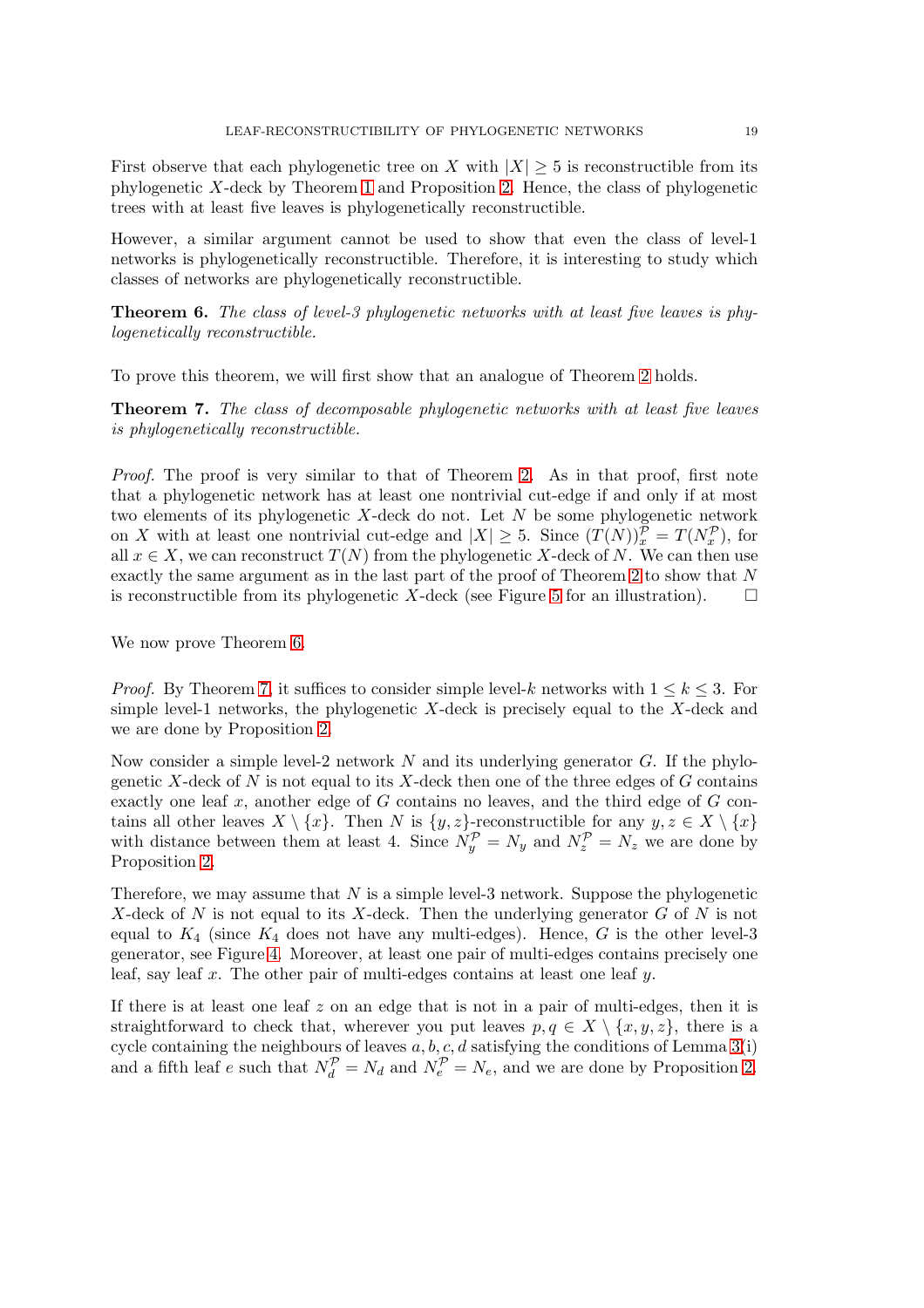The only remaining case is that all leaves in  $X \setminus \{x\}$  are on the pair of multi-edges not containing x. Then there is again a cycle containing the neighbours of leaves  $a, b, c, d$ satisfying the conditions of Lemma [3\(](#page-10-1)i) and a fifth leaf e such that  $N_d^{\mathcal{P}} = N_d$ . However, if  $|X| = 5$  then the only choice for e is  $e = x$  and hence  $N_e^{\mathcal{P}} \nsim N_e$ . Nevertheless, we can use a similar argument as in the proof of Lemma [3\(](#page-10-1)i) since  $N_e^{\mathcal{P}}$  does contain a unique cycle containing the neighbours of a, b, c and d.

<span id="page-19-0"></span>Corollary 8. Any level-3 phylogenetic network is reconstructible from its quarnets.

#### 9. EDGE-RECONSTRUCTIBILITY

In this section we shall consider the problem of reconstructing a phylogenetic network from its edge-deleted networks. We first formalize this concept (cf. [\[4,](#page-22-8) Section 2] for a review of edge-reconstruction in graphs).

Given a phylogenetic network N and an edge  $e \in E(N)$ , the pseudo-network  $N_e$  is the result of deleting edge  $e$  from  $N$  and suppressing resulting degree-2 vertices. The edgedeck of N is the multiset  $\{N_e \mid e \in E(N)\}$ . An edge-reconstruction of a network N on X is a network N' on X with  $E(N') = E(N)$  and  $N'_e \sim N_e$  for all  $e \in E(N)$ . Note that by  $E(N') = E(N)$  we do not mean that the edges of N are the same pairs of vertices as the edges of N', but that there exists a bijection  $f: E(N) \to E(N)$  which we assume to be the identity. We call a phylogenetic network  $N$  edge-reconstructible if every edge-reconstruction of  $N$  is equivalent to  $N$ .

<span id="page-19-1"></span>**Lemma 6.** Let N be a phylogenetic network on X. If N is leaf-reconstructible then it is edge-reconstructible.

*Proof.* This follows directly from the observation that  $N_e \sim N'_e$  if and only if  $N_x \sim N'_x$  for each edge  $e$  that has an endpoint  $x \in X$  in both N and N'.

However, there exist edge-reconstructible networks that are not leaf-reconstructible, see the examples in Figure [8.](#page-20-0)

When considering edge-reconstructability of binary networks we can, by Theorem [2](#page-6-4) and Lemma [6,](#page-19-1) again restrict to simple networks.

We say that  $(x, y)$  is a 2-chain of a phylogenetic network N on X if  $x, y \in X$  and the distance between  $x$  and  $y$  in  $N$  is 3.

**Proposition 3.** Any simple binary phylogenetic network on  $X$  containing a 2-chain is edge-reconstructible.

*Proof.* The fact that  $N$  is simple can be recognized by considering three elements of its edge-deck  $N_{e_1}, N_{e_2}, N_{e_3}$  such that each of  $e_1, e_2, e_3$  is incident to a leaf. Since each of  $N_{e_1}, N_{e_2}, N_{e_3}$  consists of a simple network and an isolated vertex, any edgereconstruction of  $N$  is simple.

Suppose that N has a 2-chain  $(x, y)$ . Let u and v be the neighbours of x and y in N respectively and  $e = \{u, v\}$ . Let  $u'$  and  $v'$  be the neighbours of x and y in  $N_e$  respectively.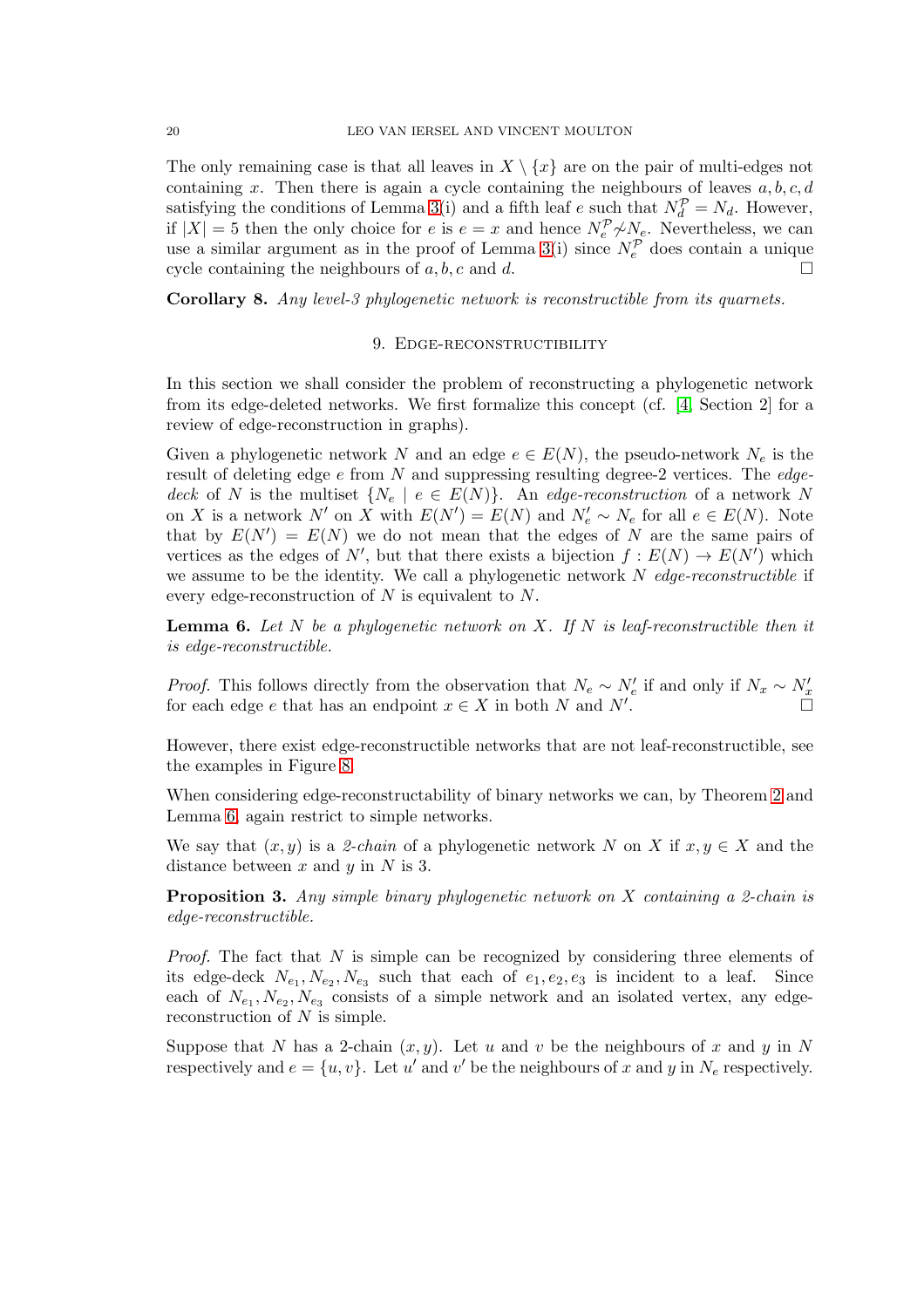

<span id="page-20-0"></span>FIGURE 8. Pairs of phylogenetic networks that are not leafreconstructible but that are edge-reconstructible. The dashed edges indicate an edge  $e$  such that  $N_e$  is not contained in the edge-deck of the other network of the pair.

First suppose that  $(x, y)$  is not a 2-chain in  $N_e$ . There exists at least one edge f that is not incident to u or v. Since  $(x, y)$  is a 2-chain in  $N_f$ , we can uniquely reconstruct N from  $N_e$  by subdividing the edges  $\{u',x\}$  and  $\{v',y\}$  and creating a new edge between the subdividing vertices.

Now suppose that  $(x, y)$  is also a 2-chain in  $N_e$ . We say that a network has an xy-ladder of length k if there exist disjoint paths  $(x, u_1, \ldots, u_k)$  and  $(y, v_1, \ldots, v_k)$  such that  $u_i$ and  $v_i$  are adjacent for  $1 \leq i \leq k$ . Let  $p \geq 1$  be the maximum length of an xy-ladder in  $N$ . Take any such ladder and observe that there exists at least one edge  $g$  that is not incident to any vertex of the ladder. Then the maximum length of an  $xy$ -ladder is p in  $N_g$  and is  $p-1$  in  $N_e$ . Hence, we can again uniquely reconstruct N from  $N_e$  by subdividing the edges  $\{u',x\}$  and  $\{v',y\}$  and creating a new edge between the subdividing vertices.  $\Box$ 

The following corollary can be proved in a similar way to Corollaries [3](#page-7-2) and [4.](#page-8-3)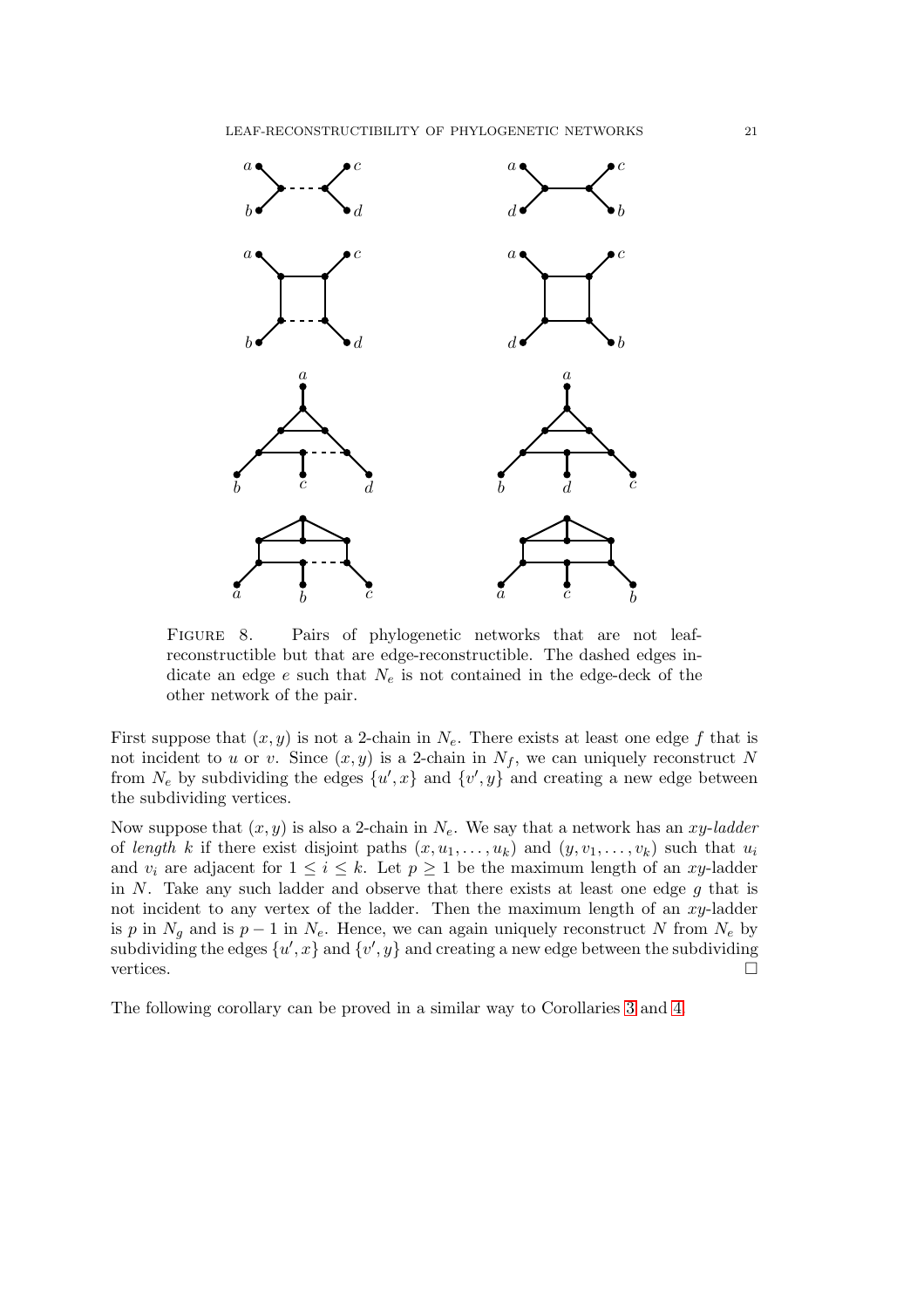# Corollary 9.

- (i) Any simple binary level-k phylogenetic network on X with  $k \geq 2$  and  $|X| \geq 3k-2$ is edge-reconstructible.
- (ii) Any binary phylogenetic network  $N = (V, E)$  on X with  $|X| > \min\{3(|E| |V|) +$ 1, 5} is edge-reconstructible.

# 10. Discussion

In this paper we have introduced the concept of leaf-reconstructible phylogenetic networks. We have shown that several large classes of phylogenetic networks are leafreconstructible, and used our results to show that level-3 networks are defined by their quarnets. We conjecture that all unrooted phylogenetic networks with 5 or more leaves are leaf-reconstructible. We expect that this could be a difficult conjecture to settle, as with other variants of the graph reconstruction conjecture.

In another direction, it could be of interest to also consider leaf-reconstructibility of nonbinary networks. In Theorem [1,](#page-6-1) we showed that nonbinary phylogenetic trees are leaf-reconstructible, and in Theorem [2](#page-6-4) that even all decomposable nonbinary phylogenetic networks are leaf-reconstructible, but what about non-decomposable nonbinary networks? The following related question could also be worth considering: If every nonbinary phylogenetic network with at least five leaves is leaf-reconstructible, then is every graph reconstructible?

In Section [9,](#page-19-0) we considered edge-reconstructibility, a variant of the leaf-reconstructibility problem. Another variant that should be considered is leaf-reconstructibility for directed phylogenetic networks. This is an important class of networks, in which the networks are directed acyclic graphs, with a single root and leaves labeled by the set  $X$ . In [\[10\]](#page-22-4) certain examples of directed phylogenetic networks are presented which indicate that such networks may not be leaf-reconstructible, but it remains an open problem whether or not this is the case (note that not all digraphs are reconstructible [\[18\]](#page-22-14)).

In the longer term, it would be interesting to consider leaf-reconstructibility of networks that arise in biological settings. Indeed, even if not every network is leaf-reconstructible, it may be that counter-examples are somewhat unlikely to occur as evolutionary histories (e.g. if they are highly symmetric).

One way to approach this could be to consider random networks. As we have seen in Corollary [5,](#page-8-4) for any fixed k, almost all level-k phylogenetic networks are leaf-reconstructible. It would be interesting to know whether or not almost all phylogenetic networks on a fixed leaf-set are leaf-reconstructible. In this context, it is worth noting that almost every graph has reconstructing number three [\[2\]](#page-22-15). We have shown that decomposable and binary level-4 networks with at least five leaves have reconstruction number at most 2. So, do almost all (binary) phylogenetic networks have reconstruction number at most 2?

Finally, it would be interesting to consider leaf-reconstructibilty of networks that are generated according to some model of molecular evolution (see e.g. [\[5\]](#page-22-0) for a review of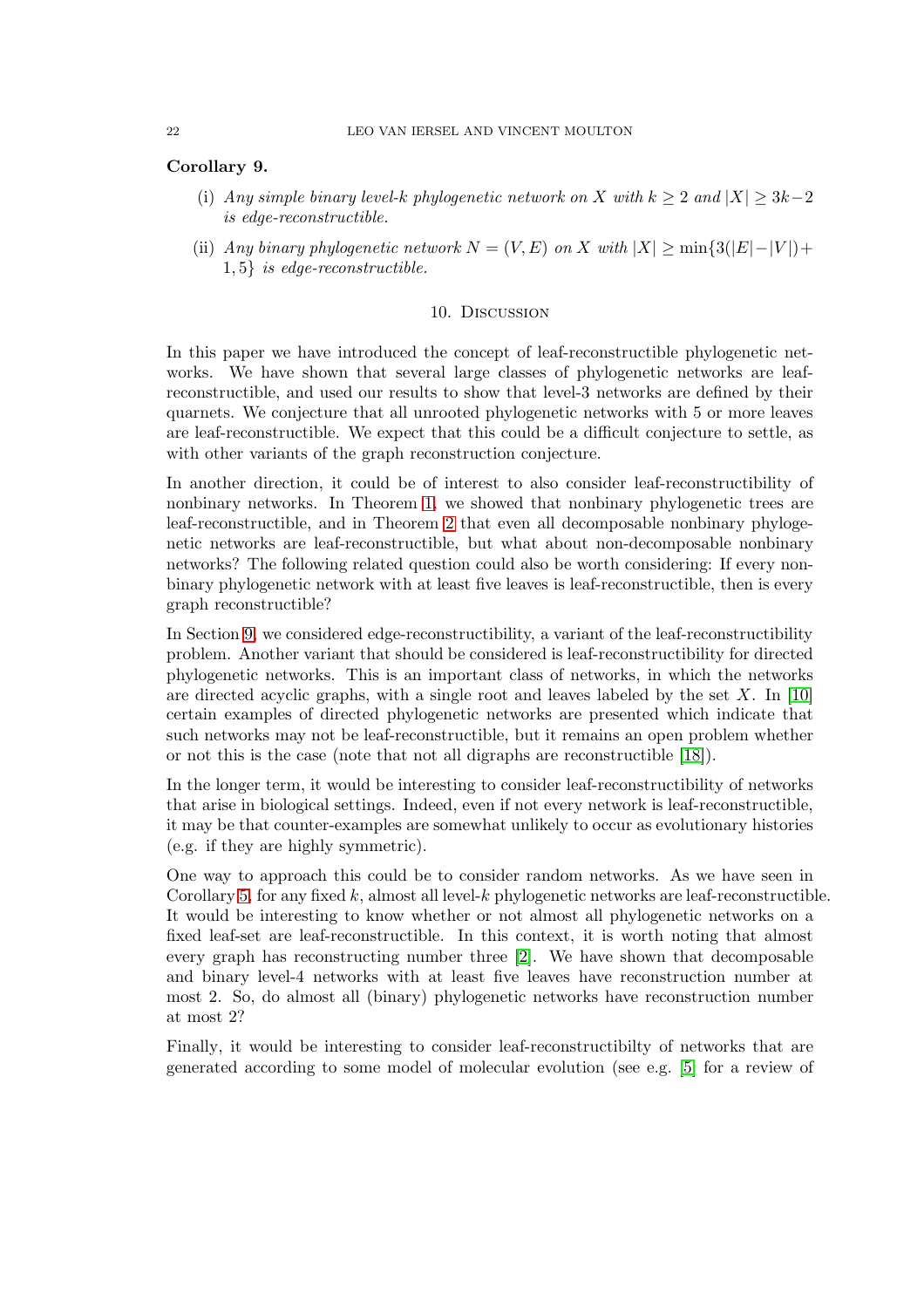such models). This would be somewhat analogous to recent ground-breaking work on reconstructibility of pedigrees in a stochastic setting [\[20,](#page-23-1) [21\]](#page-23-2), and could focus on models such as those presented in, for example, [\[14\]](#page-22-16).

# **ACKNOWLEDGEMENTS**

Part of this work was conducted while Vincent Moulton was visiting the TU Delft on visitors grant 040.11.529 funded by the Netherlands Organization for Scientific Research (NWO). Leo van Iersel was partially supported by NWO, including Vidi grant 639.072.602, and partially by the 4TU Applied Mathematics Institute.

### **REFERENCES**

- <span id="page-22-9"></span>[1] K.J. Asciak, M.A. Francalanza, J. Lauri and W. Myrvold, A survey of some open questions in reconstruction numbers, Ars Combinatoria, 97: 443–456, 2010.
- <span id="page-22-15"></span>[2] B. Bollobás, Almost every graph has reconstruction number three, *Journal of Graph Theory*, 14 (1): 1–4, 1990.
- [3] E. Bapteste, L.J.J. van Iersel, A. Janke, S. Kelchner, S.M. Kelk, J.O. McInerney, D.A. Morrison, L. Nakhleh, M. Steel, L. Stougie, and J. Whitfield, Networks: expanding evolutionary thinking, Trends in Genetics, 29 (8): 439–441, 2013.
- <span id="page-22-8"></span>[4] J.A. Bondy and R.L. Hemminger, Graph reconstruction – a survey, Journal of Graph Theory, 1: 227–268, 1977.
- <span id="page-22-0"></span>[5] J. Felsenstein, Inferring phylogenies, Sunderland: Sinauer Associates, 2004.
- [6] P. Gambette and K.T. Huber, On encodings of phylogenetic networks of bounded level, Journal of Mathematical Biology, 65 (1): 157–180, 2012.
- <span id="page-22-7"></span>[7] P. Gambette, V. Berry, and C. Paul, Quartets and unrooted phylogenetic networks, Journal of bioinformatics and computational biology, 10(4): 1250004, 2012.
- <span id="page-22-1"></span>[8] D. Gusfield, ReCombinatorics: the algorithmics of ancestral recombination graphs and explicit phylogenetic networks, MIT Press, 2014.
- <span id="page-22-2"></span>[9] D. Huson, R. Rupp and C. Scornavacca. Phylogenetic networks: concepts, algorithms and applications Cambridge University Press, 2010.
- <span id="page-22-4"></span>[10] K.T. Huber, L.J.J. van Iersel, V. Moulton and T. Wu, How much information is needed to infer reticulate evolutionary histories? Systematic biology, 64:102–111, 2015.
- <span id="page-22-5"></span>[11] K.T. Huber and V. Moulton, Encoding and constructing 1-nested phylogenetic networks with trinets, Algorithmica, 66 (3): 714–738, 2013.
- <span id="page-22-13"></span>[12] F. Harary and E. Palmer, The reconstruction of a tree from its maximal subtrees, Canadian Journal of Mathematics, 18: 803–810, 1966.
- <span id="page-22-10"></span>[13] L.J.J. van Iersel and V. Moulton, Trinets encode tree-child and level-2 phylogenetic networks, Journal of Mathematical Biology, 68(7): 1707–1729, 2014.
- <span id="page-22-16"></span>[14] G. Jin, L. Nakhleh, S. Snir and T. Tuller, Maximum likelihood of phylogenetic networks, Bioinformatics, 22: 2604–2611, 2006.
- <span id="page-22-12"></span><span id="page-22-11"></span>[15] P.J. Kelly, A congruence theorem for trees, Pacific Journal of Mathematics, 7: 961–968, 1957.
- [16] V. Krishnamoorthy and K. Parthasarathy, On the reconstruction conjecture for separable graphs, Journal of the Australian Mathematical Society (Series A), 30: 307–320, 1981.
- <span id="page-22-3"></span>[17] C. Semple and M. Steel, Phylogenetics, Oxford Lecture Series in Mathematics and its Applications, 24, Oxford University Press, 2013.
- <span id="page-22-14"></span>[18] P.K. Stockmeyer, The falsity of the reconstruction conjecture for tournaments, *Journal of Graph* Theory, 1: 19–25, 1977.
- <span id="page-22-6"></span>[19] B. Thatte, Combinatorics of pedigrees I: counterexamples to a reconstruction question, SIAM Journal on Discrete Mathematics, 22(3): 961-970, 2008.